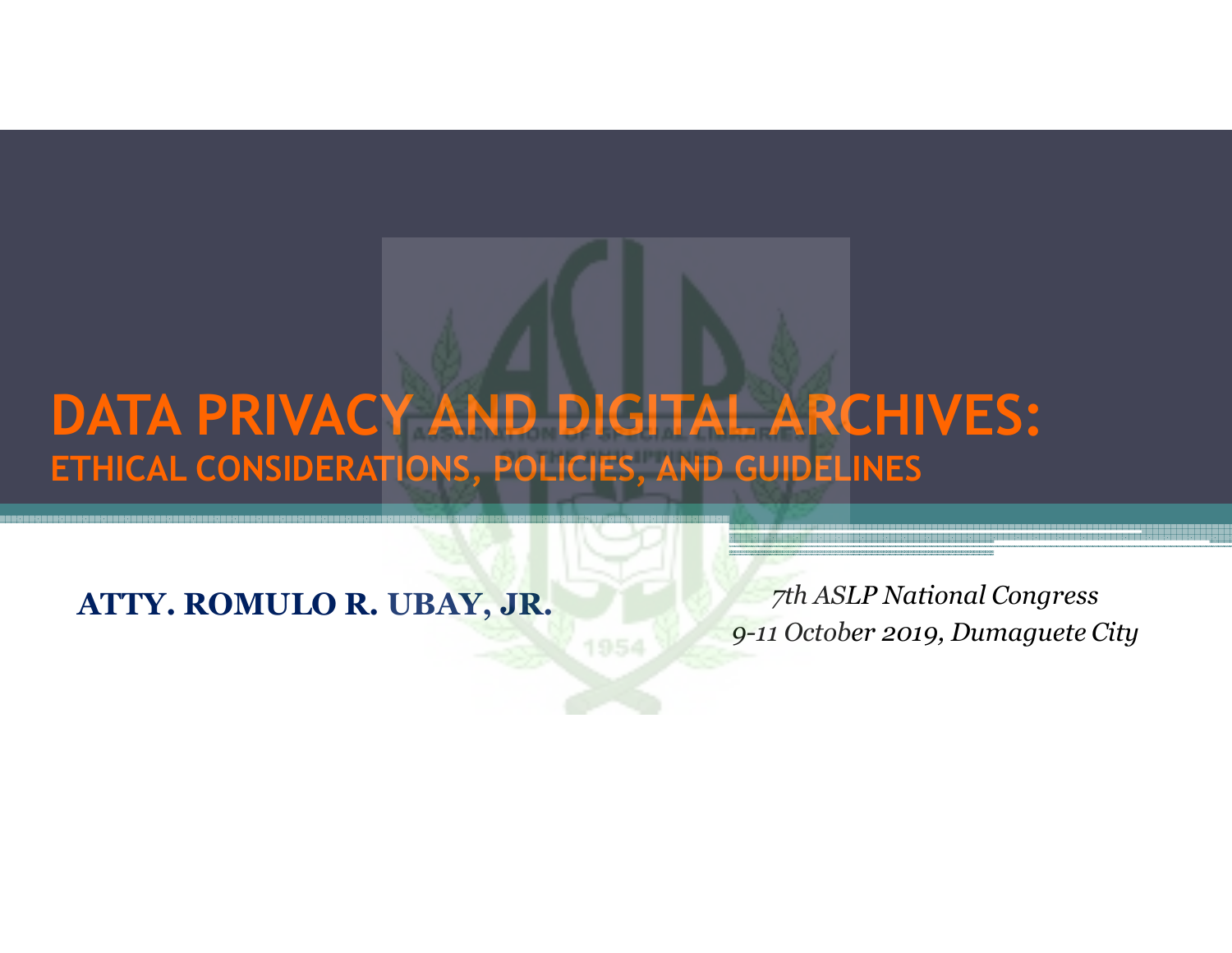#### **OBJECTIVES**<u>2</u><br>2001 – Andre Barnett, senator politik i politik i politik i politik i politik i politik i politik i politik i p

- 1. To discuss issues on **data privacy** in relation to **access**  and retrieval of materials in **digital archives**;
- 2. To inform the participants of ethical and **legal implications** of **digitization** and distribution of digital materials; and,
- 3. To provide practical examples and advice on how to successfully build digital archives without infringing any **copyright** laws and **intellectual property rights**.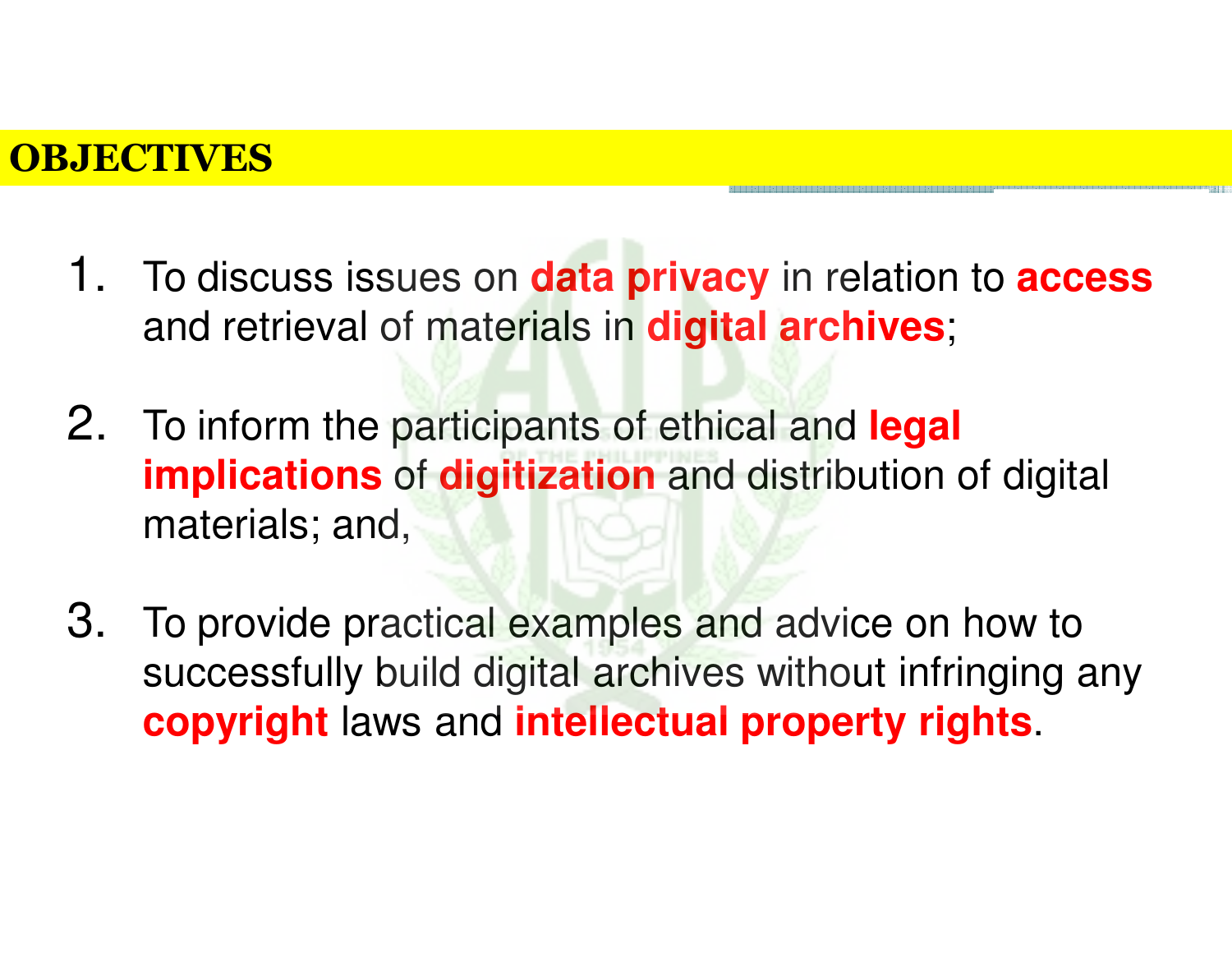### Privacy: Three Interrelated Concepts

- 1. **Privacy as a civil liberty**: safeguarding the privacy of individuals
- 2. **Data protection**: safeguarding the confidentiality of information about individuals

3

\*Confidentiality – is preserving authorized restriction on information access and disclosure, including means of protecting personal privacy and proprietary information. (Us Department of Commerce, "Guide to Protecting th *Personally Identifiable Information (PII) ")*

#### 3. **Security**: safeguarding the infrastructure (i.e., the systems and networks –- that hold and transport electronic data and communications)

(See: Kent Wada. "The Right to Be Let Alone". EDUCAUSE Review, vol. 45, no.1. (January/February 2010): 56-57.)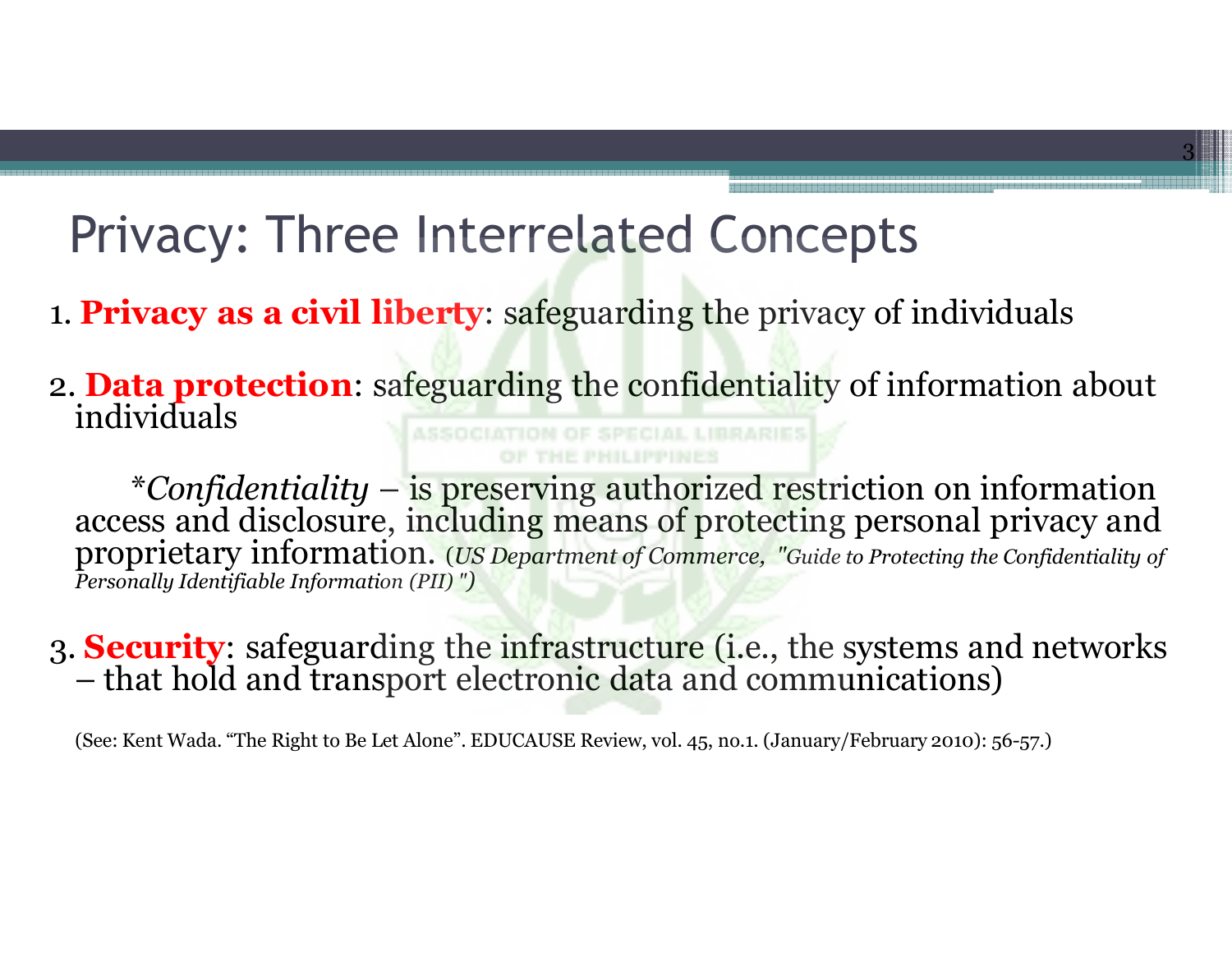### Right to Privacy

• "the right to be free from unwarranted exploitation of one's person or from intrusion into one's private activities in such a way as to cause humiliation to a person's ordinary sensibilities." (*Social Justice Society v. Dangerous Drugs Board, G.R. 157870*, Nov 3, 2008, 570 SCRA 410, 431)

- Right of an individual "to be free from unwarranted publicity, or to live without unwarranted interference by the public in matters in which the public is not necessarily concerned." *(Spouses Hing vs. Choachuy, et al. (G.R. No. 179736, June 26, 2013)*
- "The right to be let alone is indeed the beginning of all freedom." – Dissenting Opinion of Justice Douglas (*Public Utilities Commission v. Pollak, 343 U.S. 451*, 467 (1952).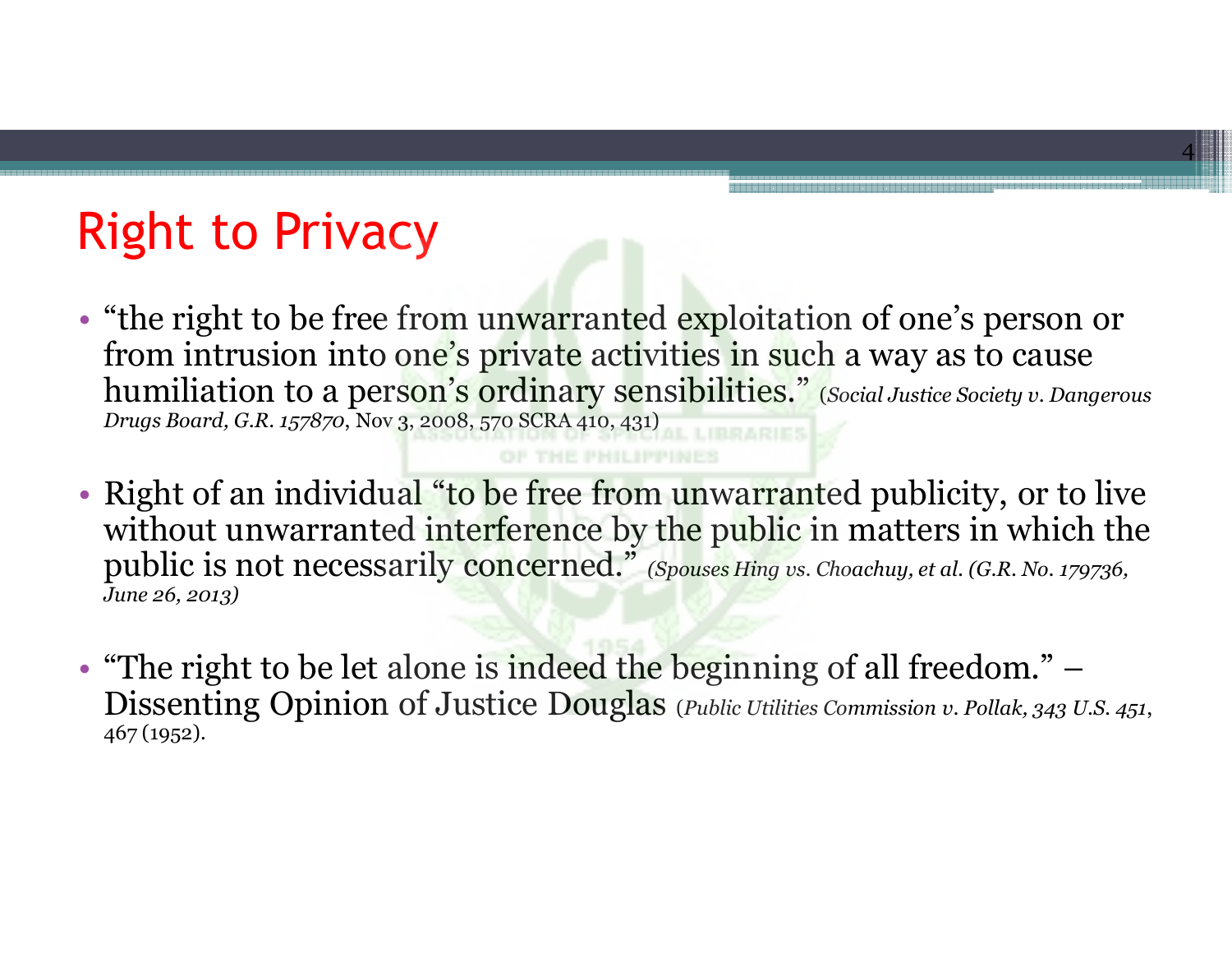# **RIGHT TO PRIVACY**

5

SOCIATION OF SPECIAL LIBRARIES

## "Fundamental Right to Be Let Alone"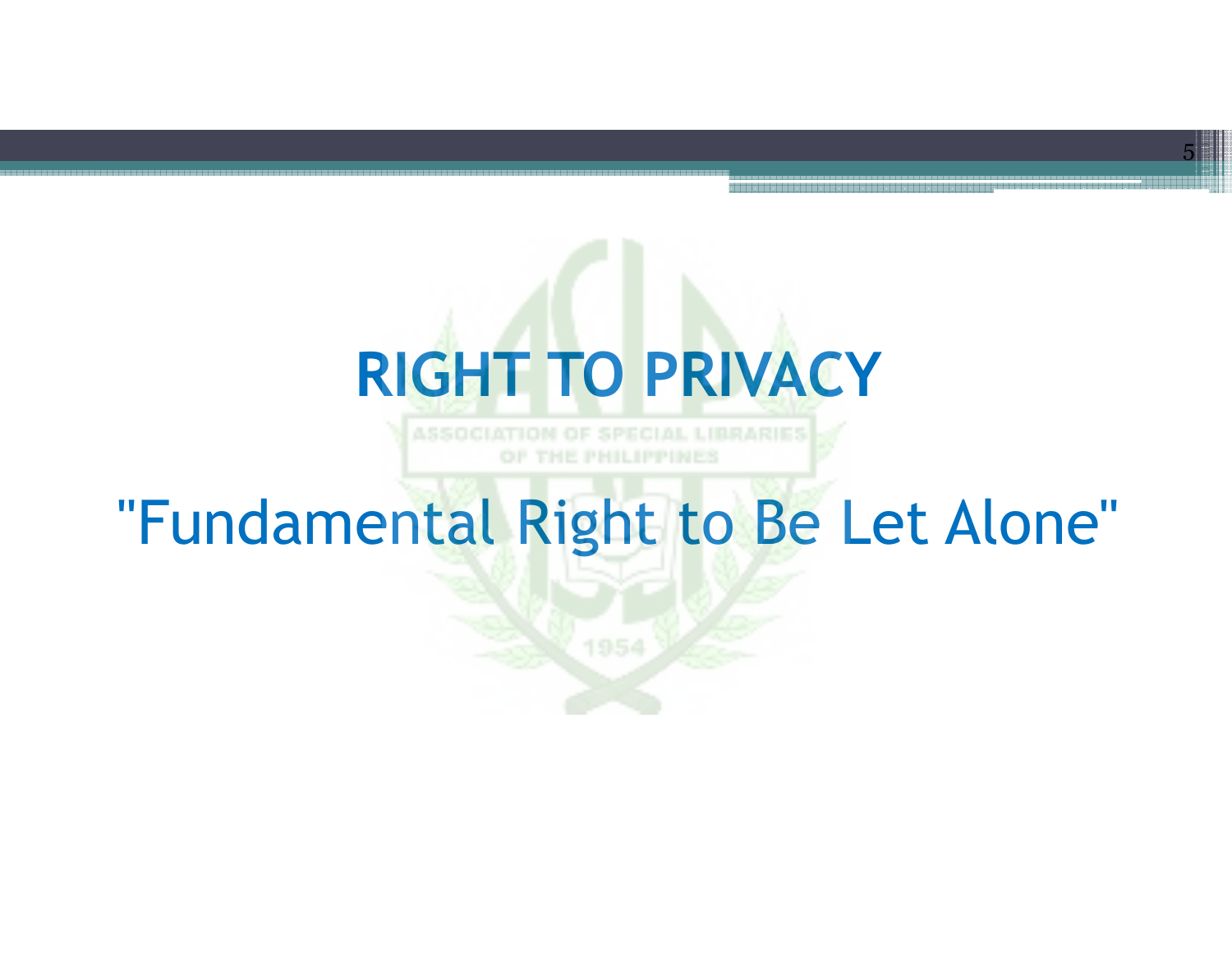### **Categories of Right to Privacy**

• *Decisional Privacy*  (independence in making certain important decisions)

- • *Informational Privacy*  (interest in avoiding disclosure of personal matters)
- •*Locational or situational privacy*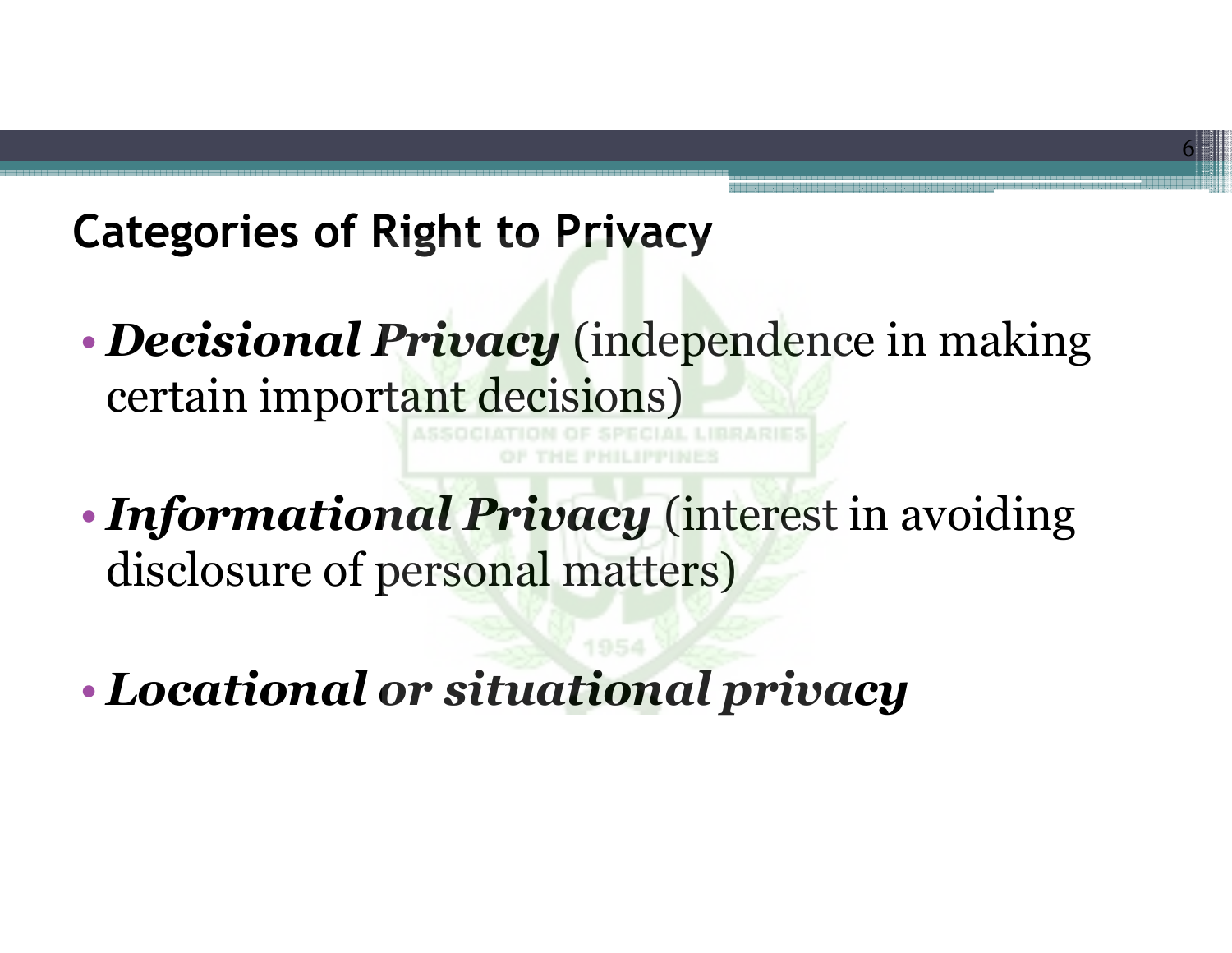### Right to Privacy: Constitutional basis

*Article III, Section 3(1) of the 1987 Philippine Constitution* 

"the privacy of communication and correspondence shall be inviolable *except* upon lawful order of the court or when public safety or order requires otherwise as prescribed by law."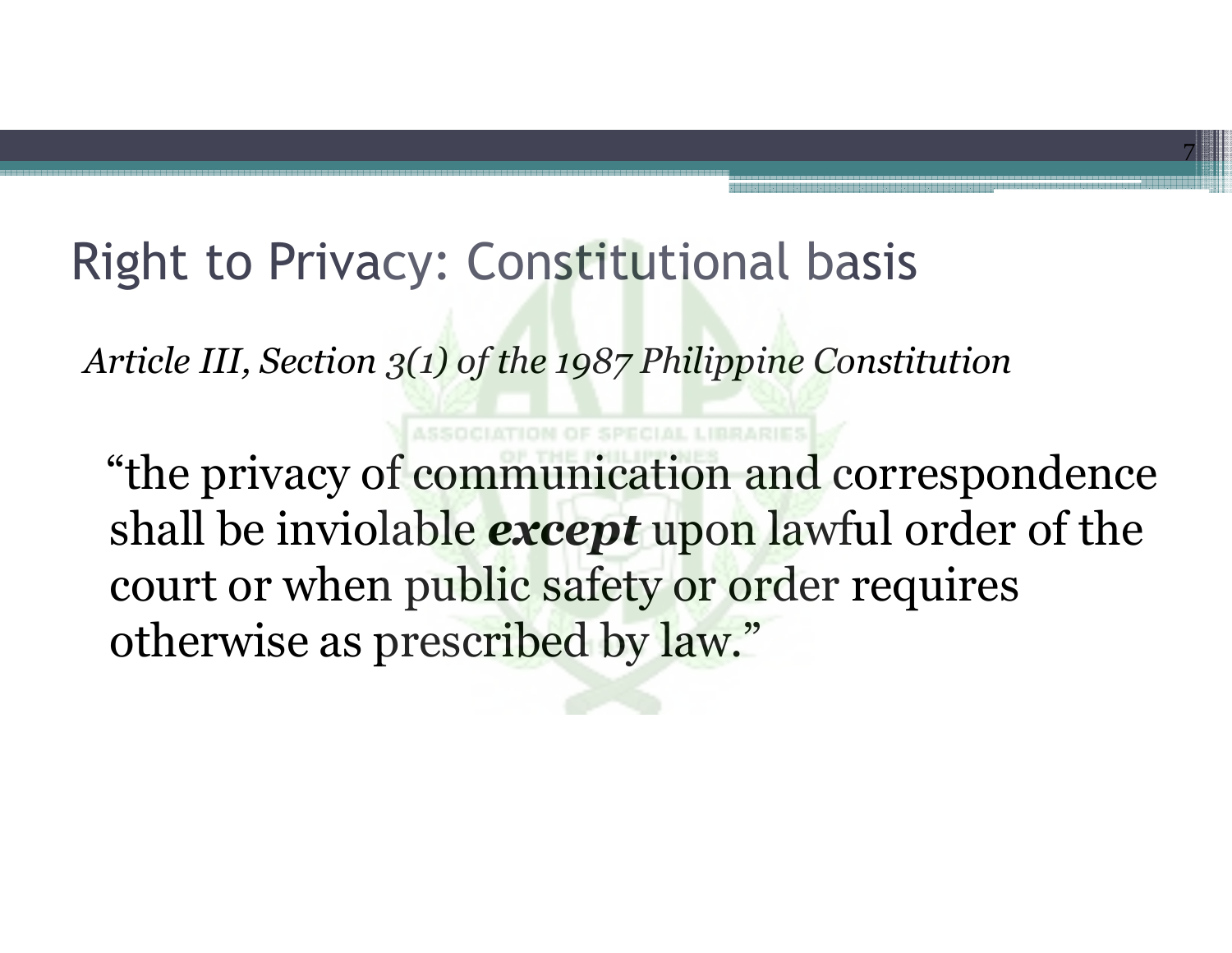### What is **Data Privacy**?

• The right of an individual not to have private information about himself disclosed, and to live freely from surveillance and intrusion.

(Source: NPC, 2019)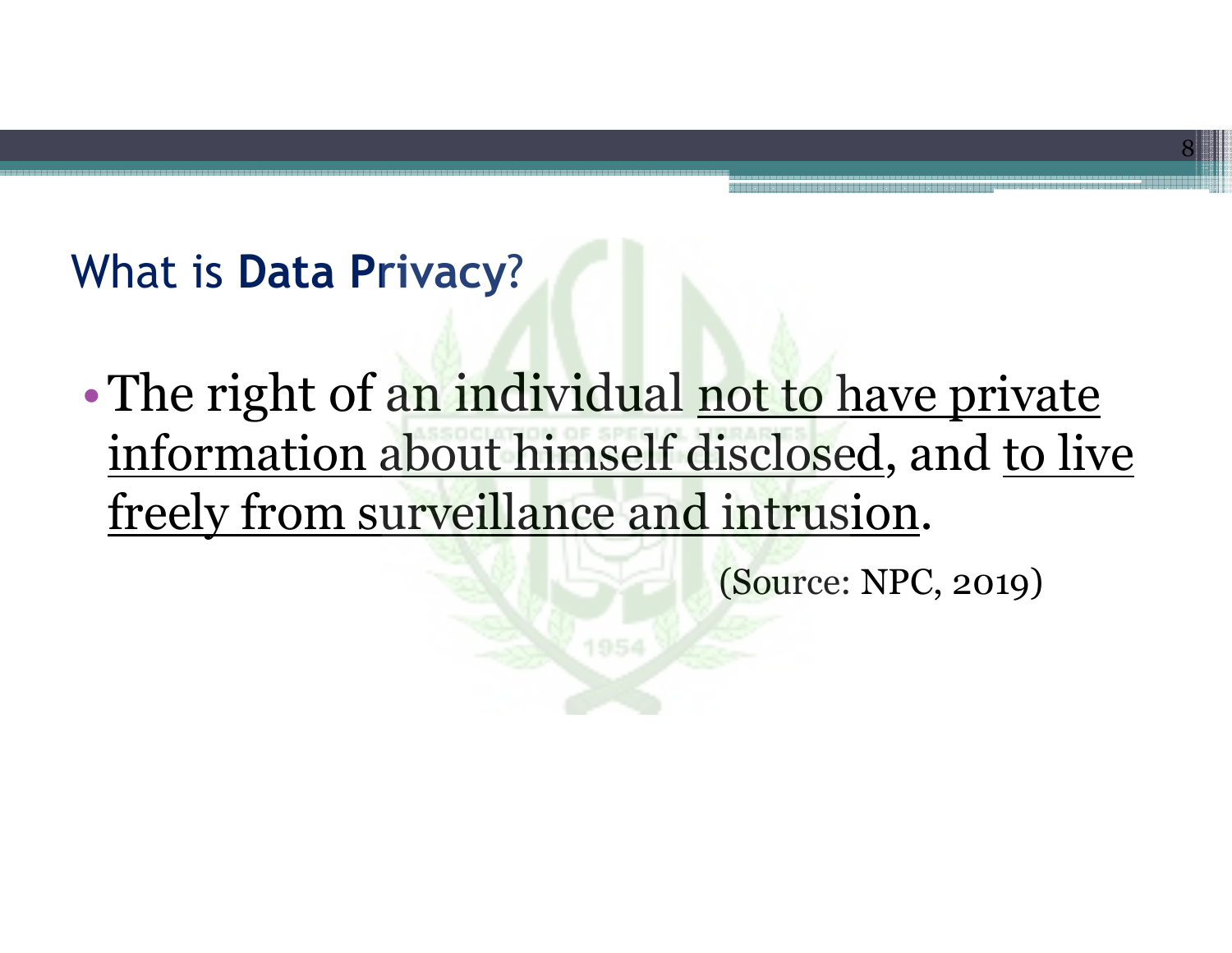### Data privacy v. Free flow of information

*PH State Policy* (Sec. 2, RA 10173)

It is the policy of the State to protect the fundamental human right of privacy of communication while ensuring free flow of information to promote innovation and growth.

9

The State recognizes the vital role of information and<br>communications technology in nation-building and its<br>inherent obligation to ensure that personal information in<br>information an communications systems in the government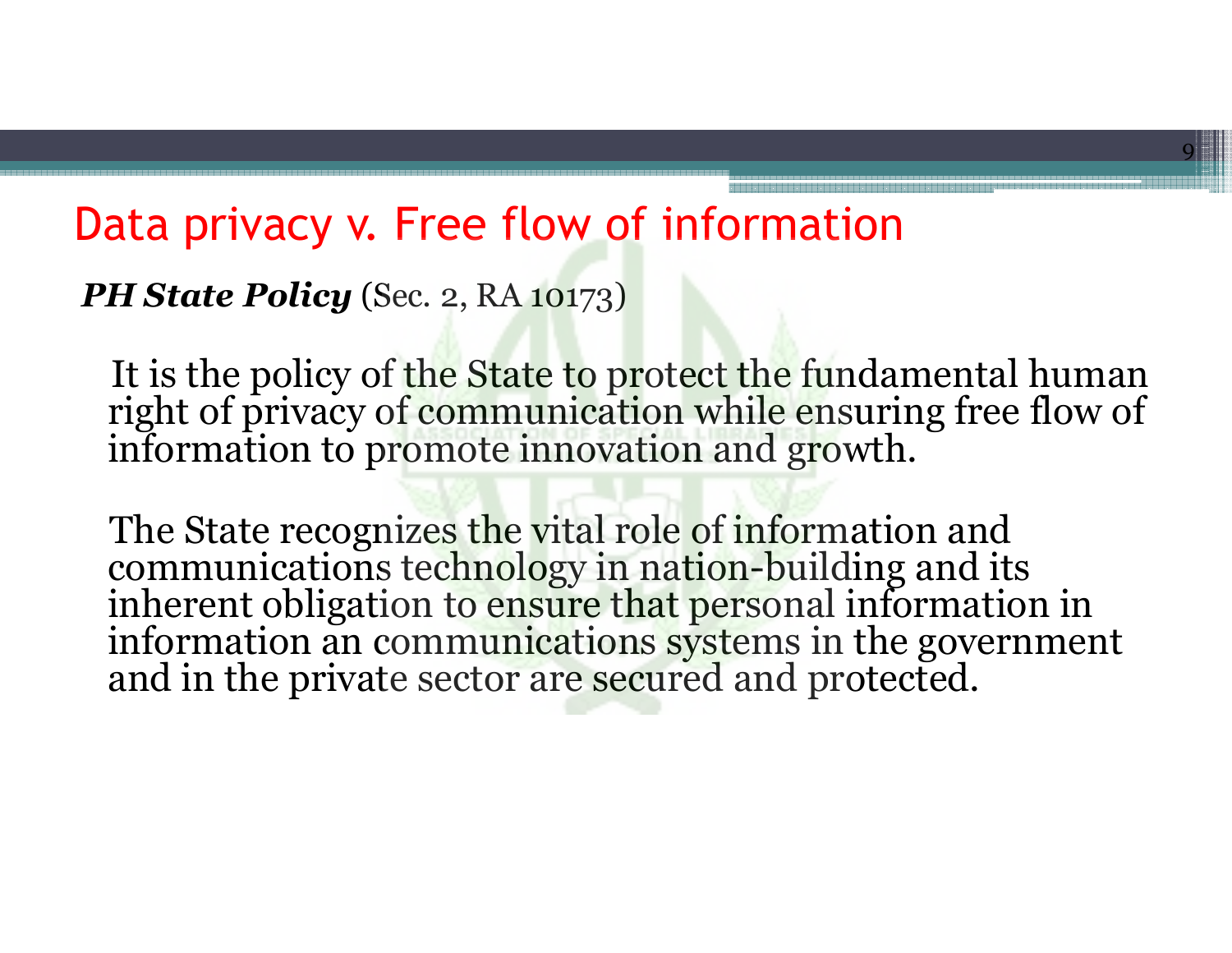### Privacy v. Free flow of information

"The individual's desire for privacy is never absolute, since participation in society is an equally powerful desire. Thus each individual is continually engaged in a personal adjustment proce<mark>ss in which he balances t</mark>he desire for privacy with the desire for disclosure and communication of himself to others, in light of the environmental conditions and social norms set by the society in which he lives in."

> --Alan Westin, *Privacy and Freedom* (1967)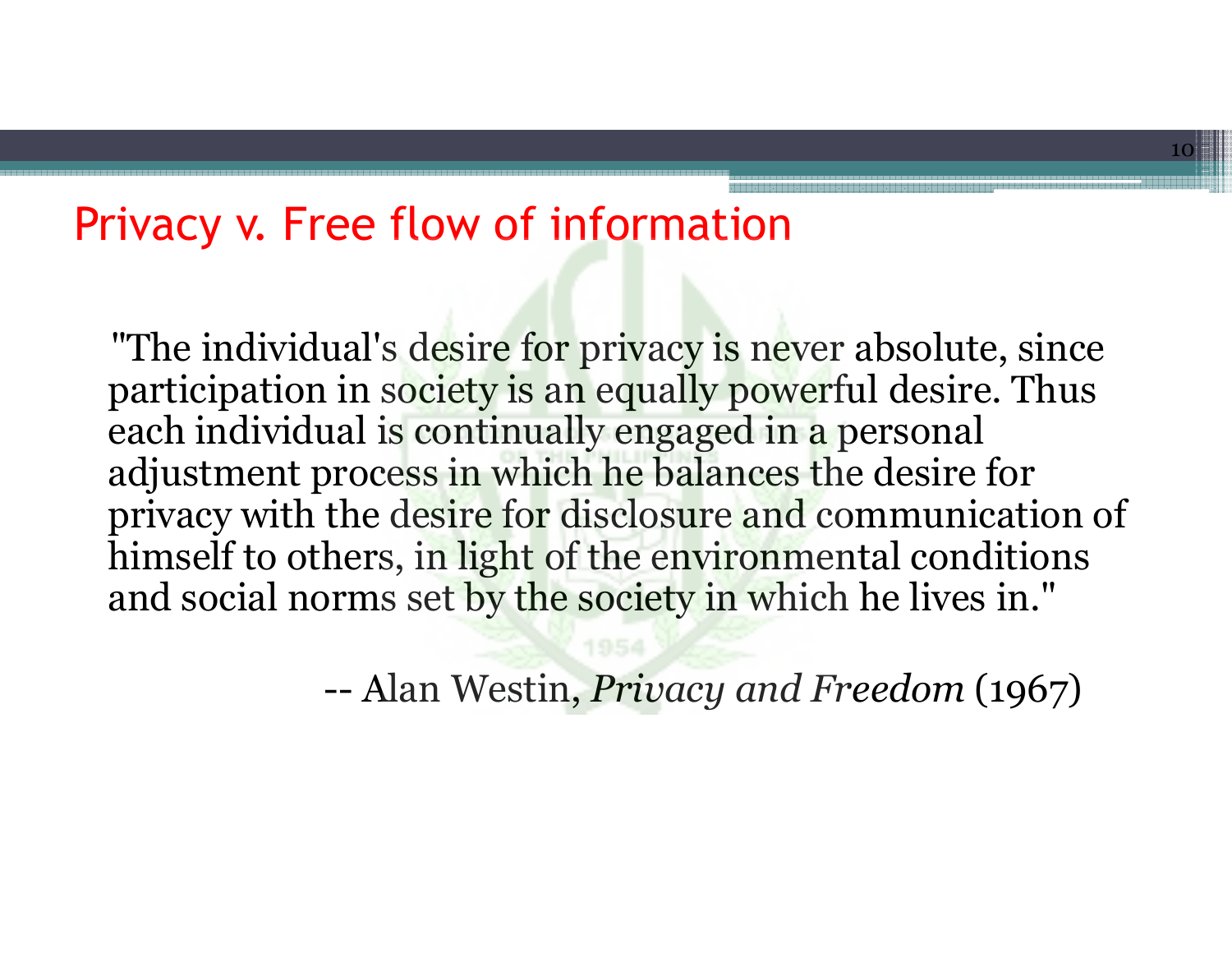### **Republic Act 10173 – Data Privacy Act of 2012**

**"AN ACT PROTECTING INDIVIDUAL PERSONAL INFORMATION IN INFORMATION AND COMMUNICATIONS SYSTEMS IN THE GOVERNMENT AND THE PRIVATE SECTOR, CREATING FOR THIS PURPOSE A NATIONAL PRIVACY COMMISSION, AND FOR OTHER PURPOSES"**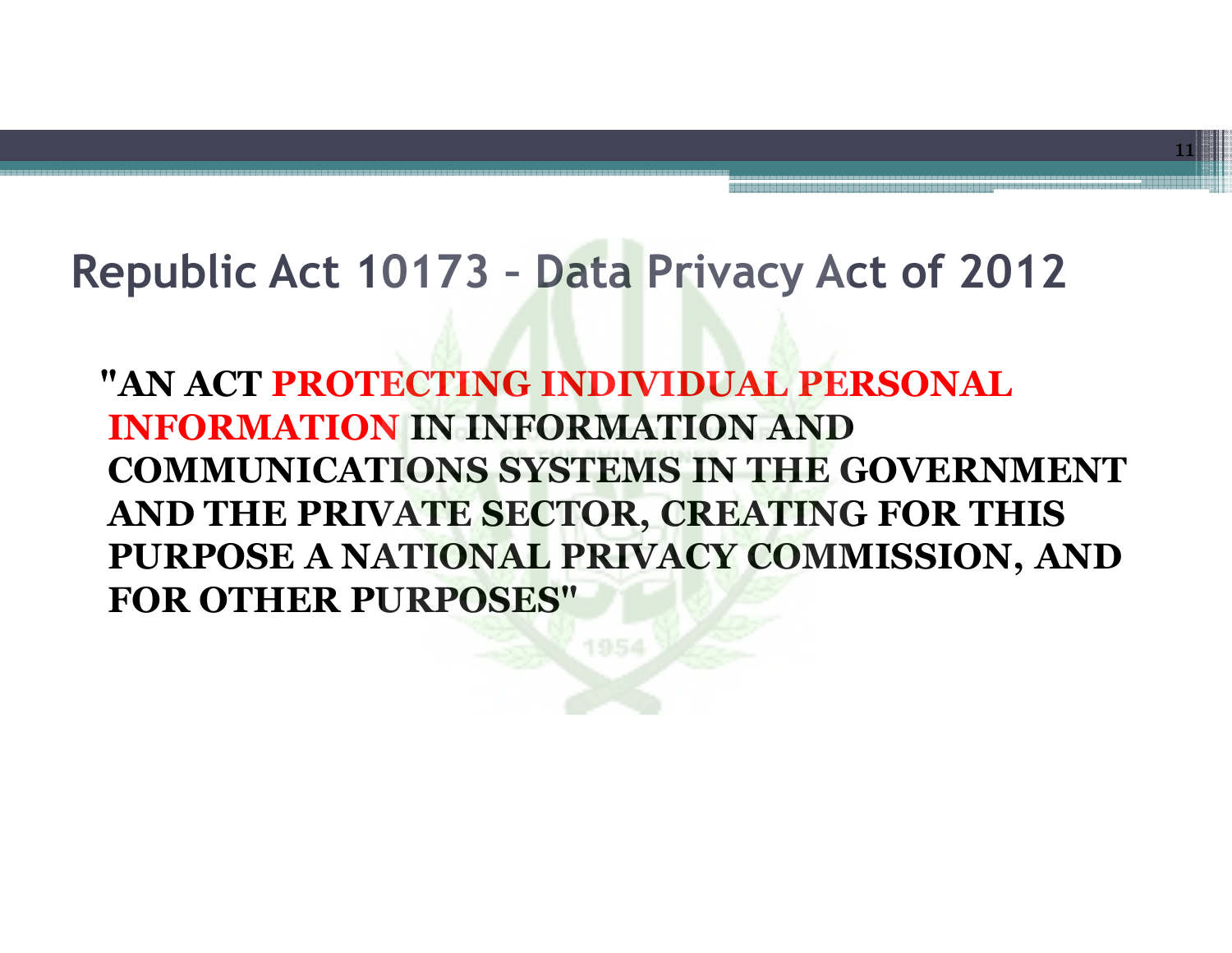### **Data Privacy Act of 2012: Scope**

# **"Apply to the processing of personal data by any natural and juridical person in the government or private sector"**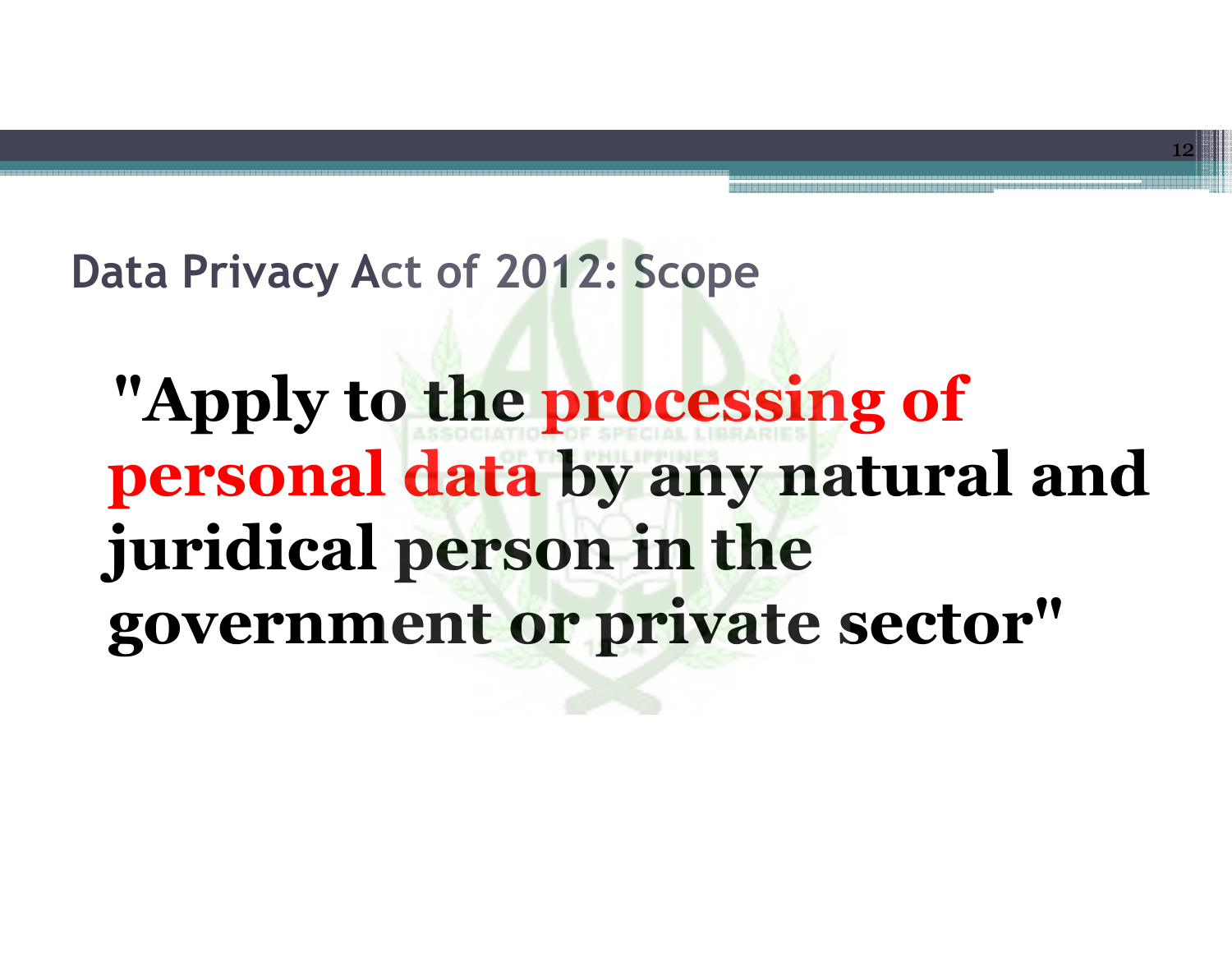### "Personal data" -- refers to all types of personal information

13

•• 1. information in which the individual is identified

• 2. information in which an individual, while not identified, is described in a way that makes it possible to find out who the data subject is by conducting further research.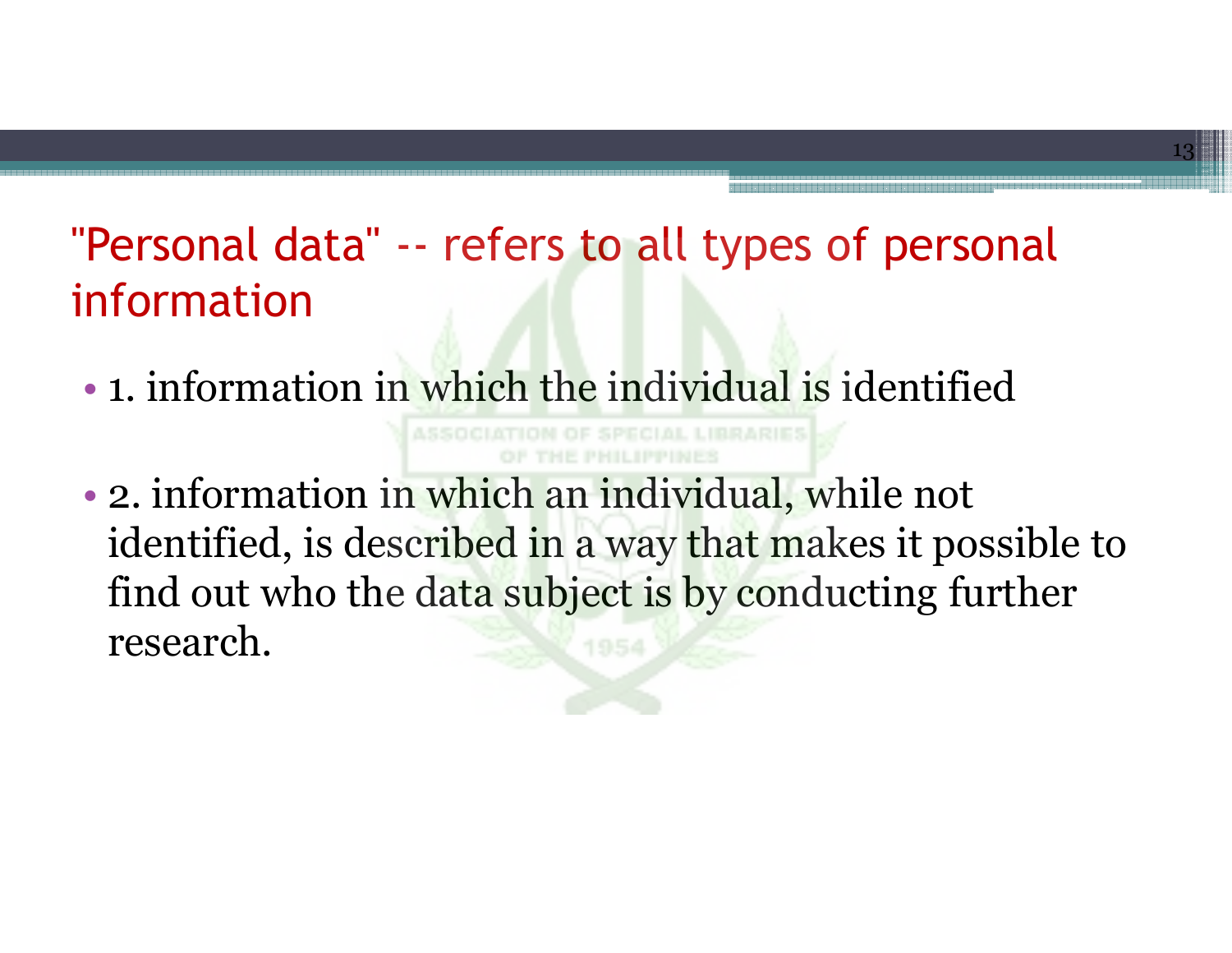## "Processing"

- "any operation or any set of operations performed upon personal data including, but not limited to,
	- collection
	- recording
	- Organization
	- Storage
	- Updating
	- Modification
	- Retrieval

▫ Consultation ▫ Use ▫ Consolidation ▫ Blocking □ Erasure **Destruction** 

14

• refers primarily to automated systems of data processing but the Data Privacy Act also envisions manual processing in structured filing systems.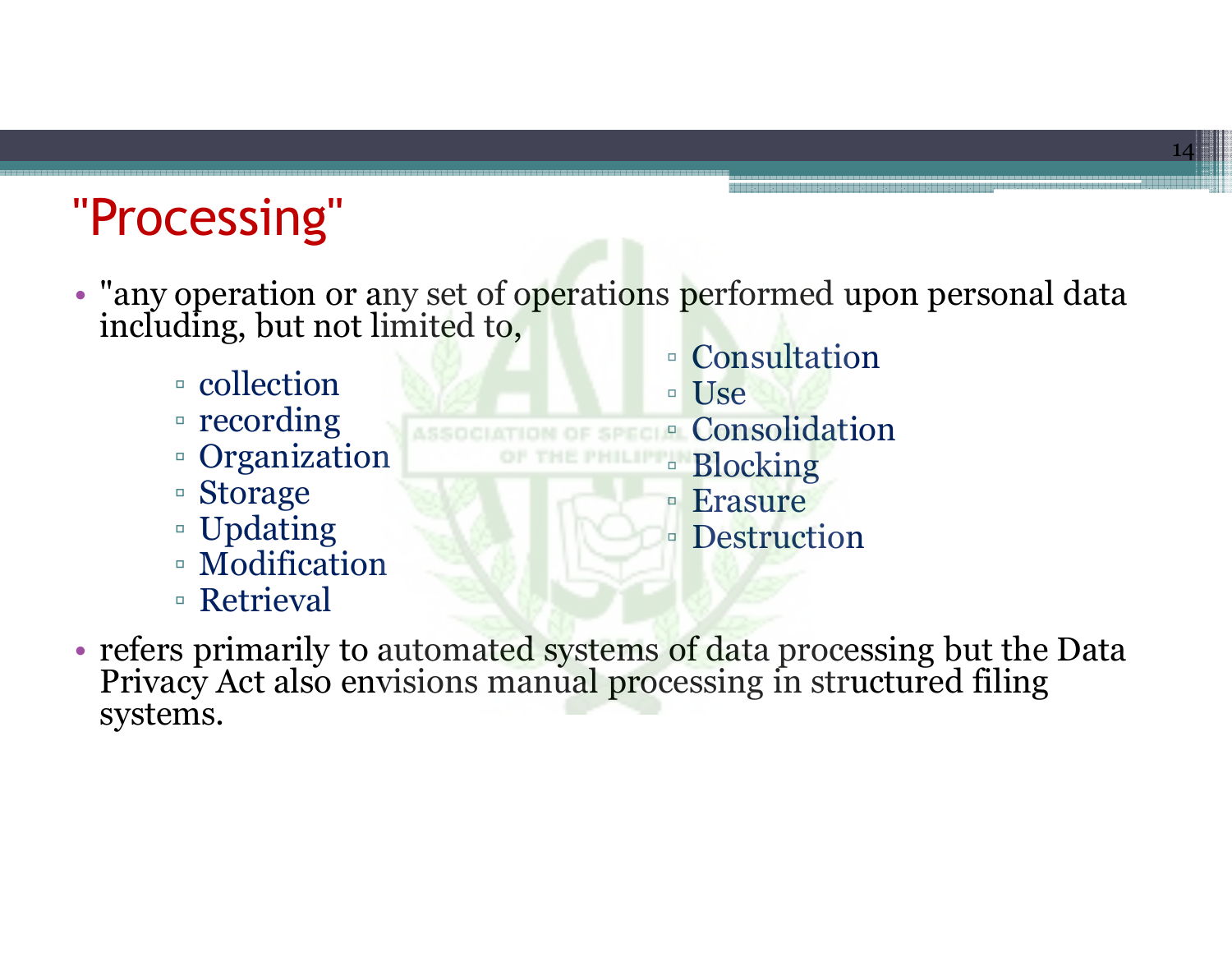## **KEY ROLES IN THE DATA PRIVACY ACT**

#### • **Data Subjects**

□ Refers to an individual whose personal data is processed

#### • **Personal Information Controller (PIC)**

□ A natural or juridical person, or any other body who controls the processing of personal data

#### • **Personal Information Processor (PIP)**

□ A natural or juridical person, or any other body to whom a PIC may outsource or instruct the processing of personal data

#### • **Data Protection Officer (DPO)**

▫ Responsible for the overall management of compliance to DPA

#### • **National Privacy Commission**

 $\blacksquare$  Independent body mandated to administer and implement the DPA  $\blacksquare$  and to monitor and ensure  $\Box$ compliance of the country with international standards set for personal data protection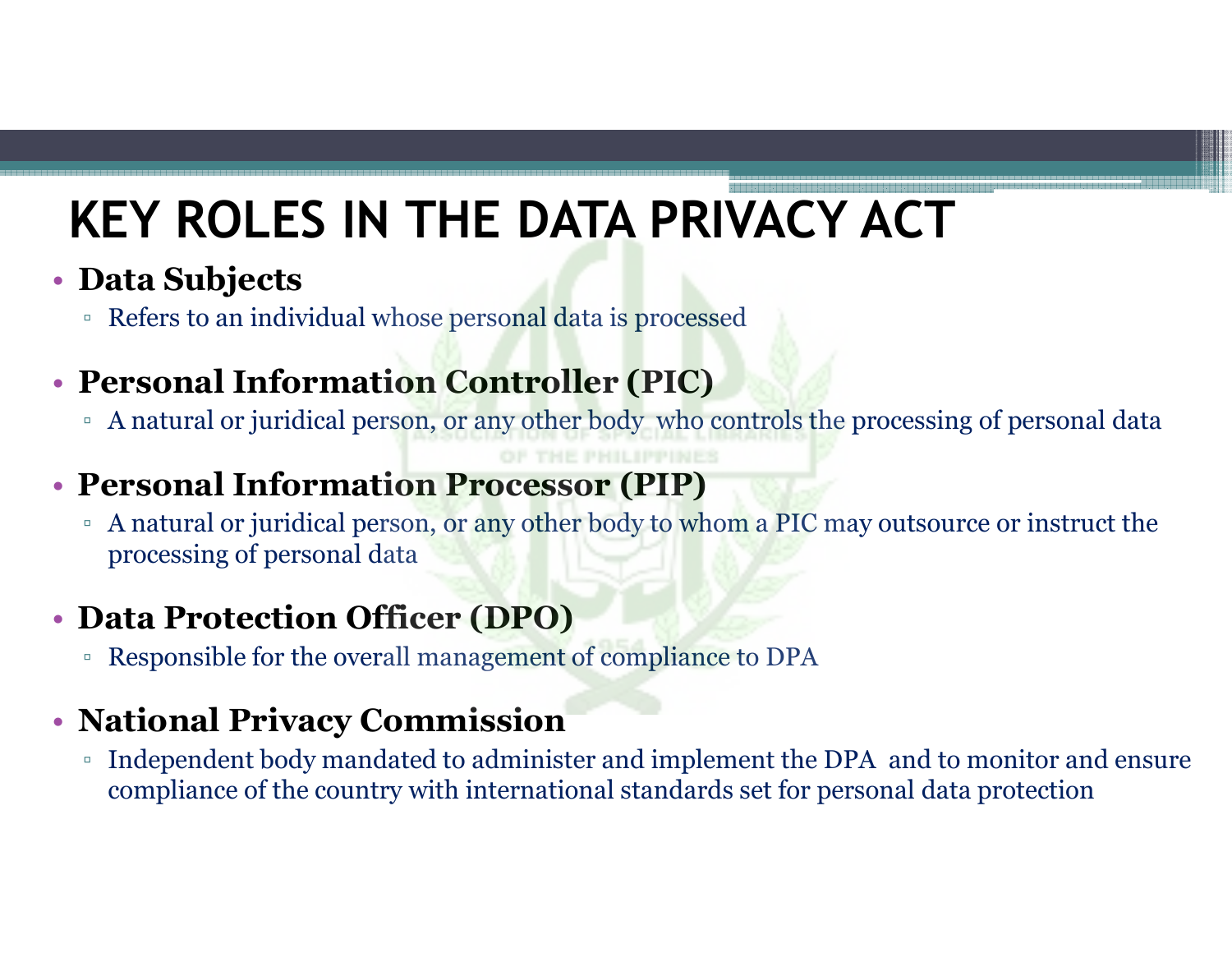

(NPC, 2019)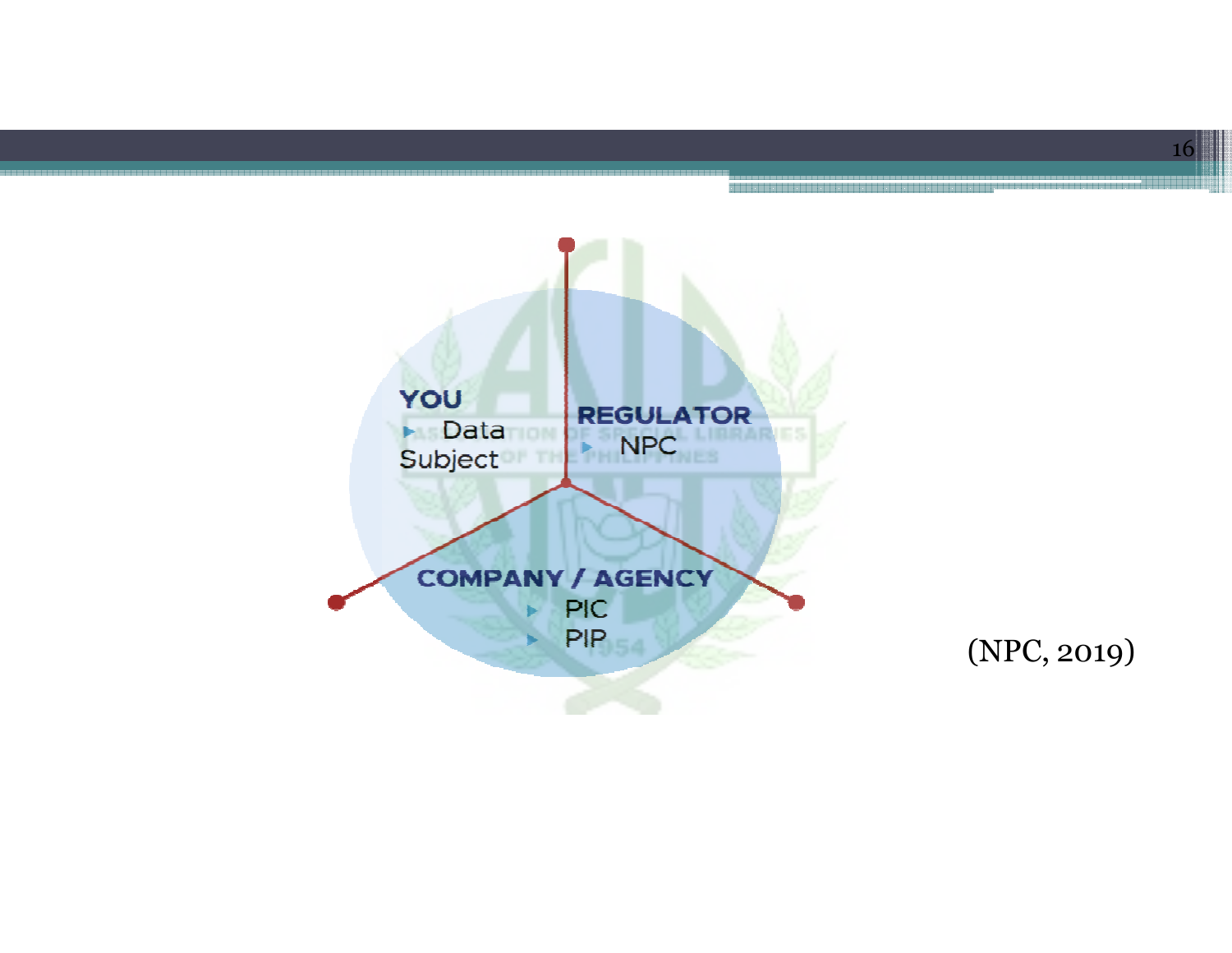#### **Personal Information**

"any information whether recorded in a material form or not, from which the identity of an individual is apparent or can be reasonably and directly ascertained by the entity holding the information, or when put together with other information would directly and certainly identify an individual."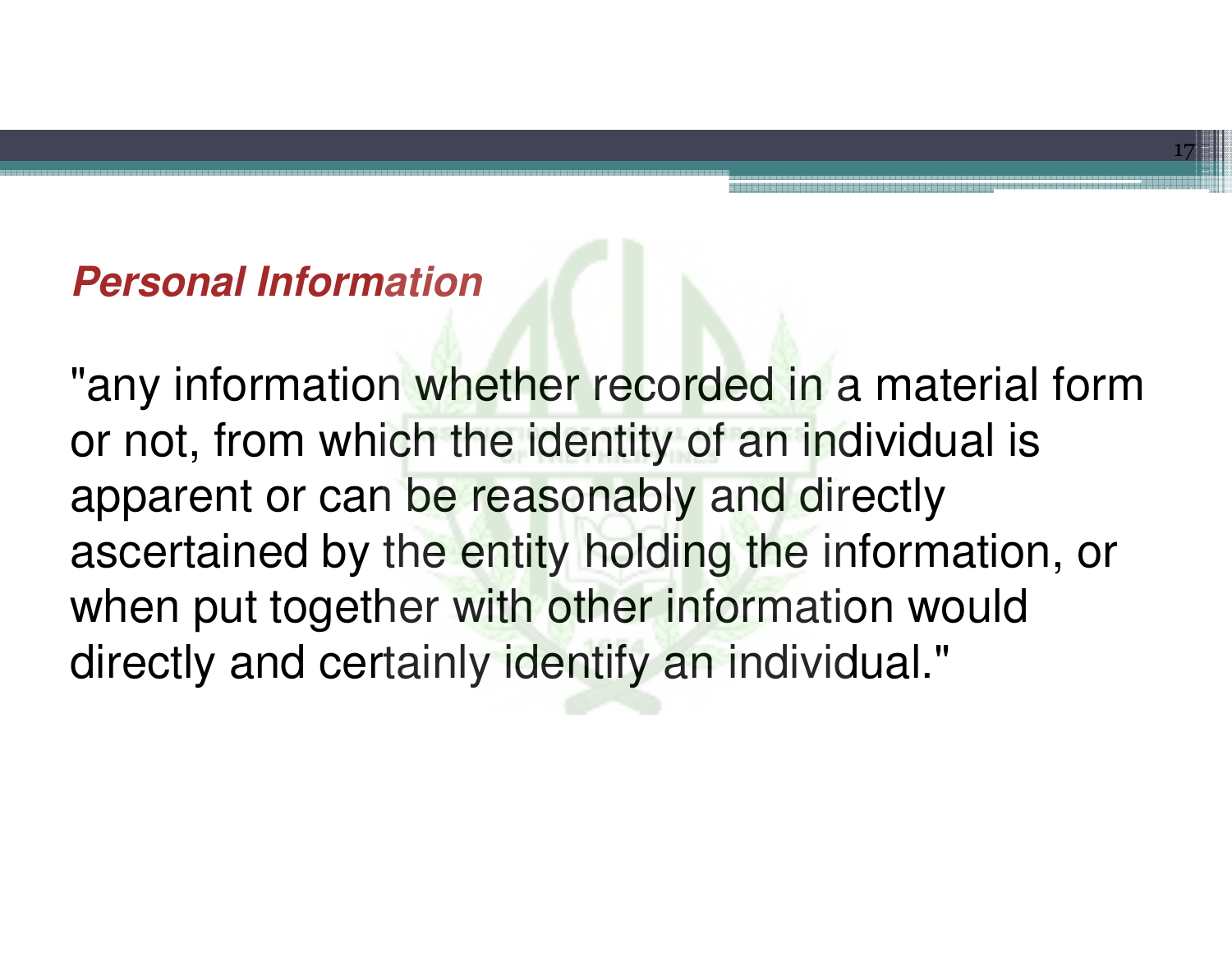## **PERSONAL INFORMATION : Examples**

- •• Name
- •Address
- •• Place of Work
- •Telephone Number
- •Gender
- • Location of an individual at a particular time Information •Contact Information

•IP Address•Birth date •Birth Place• Country of Citizenship•Payroll and Benefits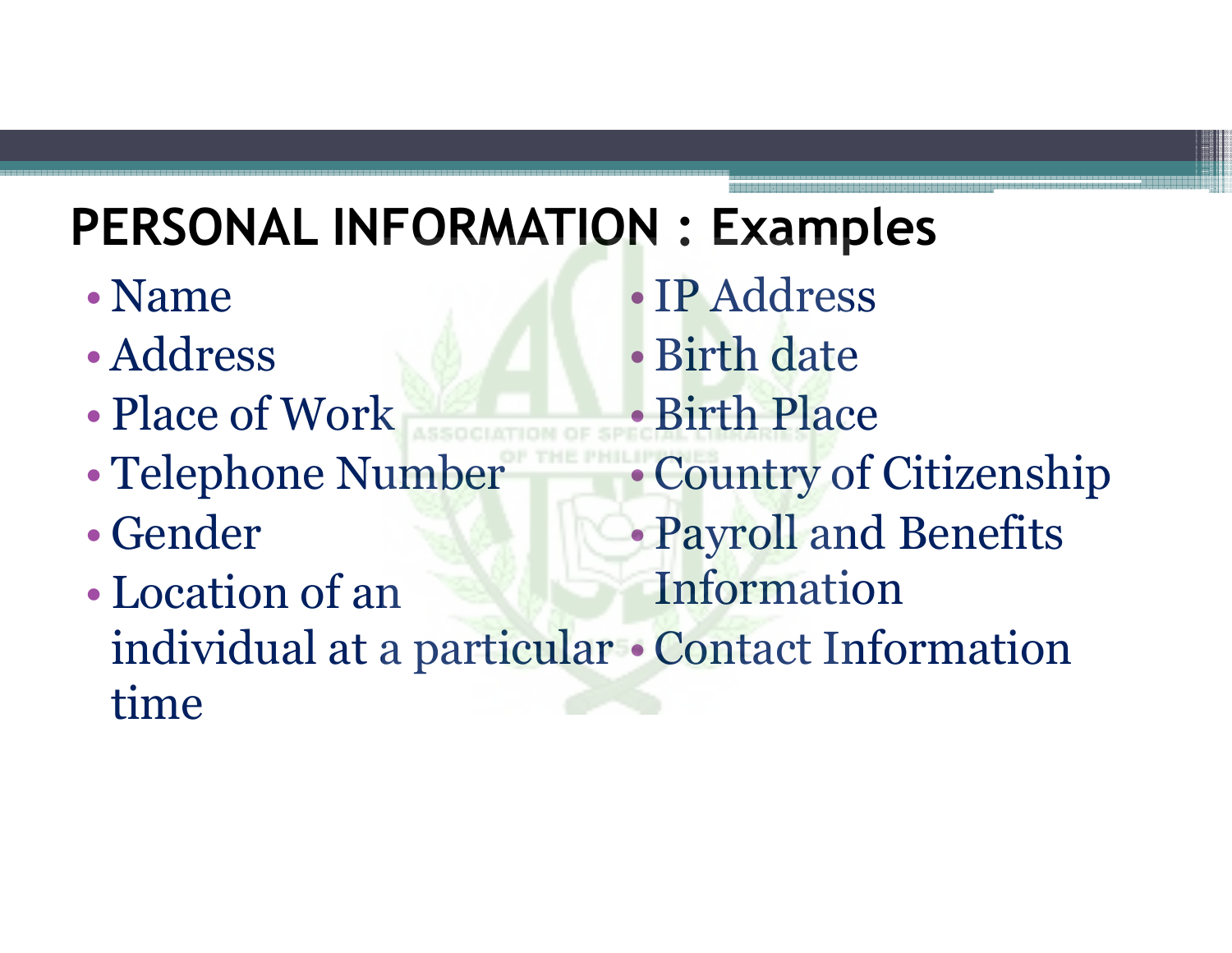### **CRITERIA FOR LAWFUL PROCESSING OF PERSONAL INFORMATION**

- Consent
- Necessary for fulfilment of a contract
- Protection of the vital interests of the data subject (Life/health)
- Necessary for compliance of a legal obligation
- Responding to National emergency /
- Compliance with requirements of public order and safety
- Necessary for fulfilment of constitutional or statutory mandate of a public authority
- Legitimate interests of the PIC or third parties to whom data was disclosed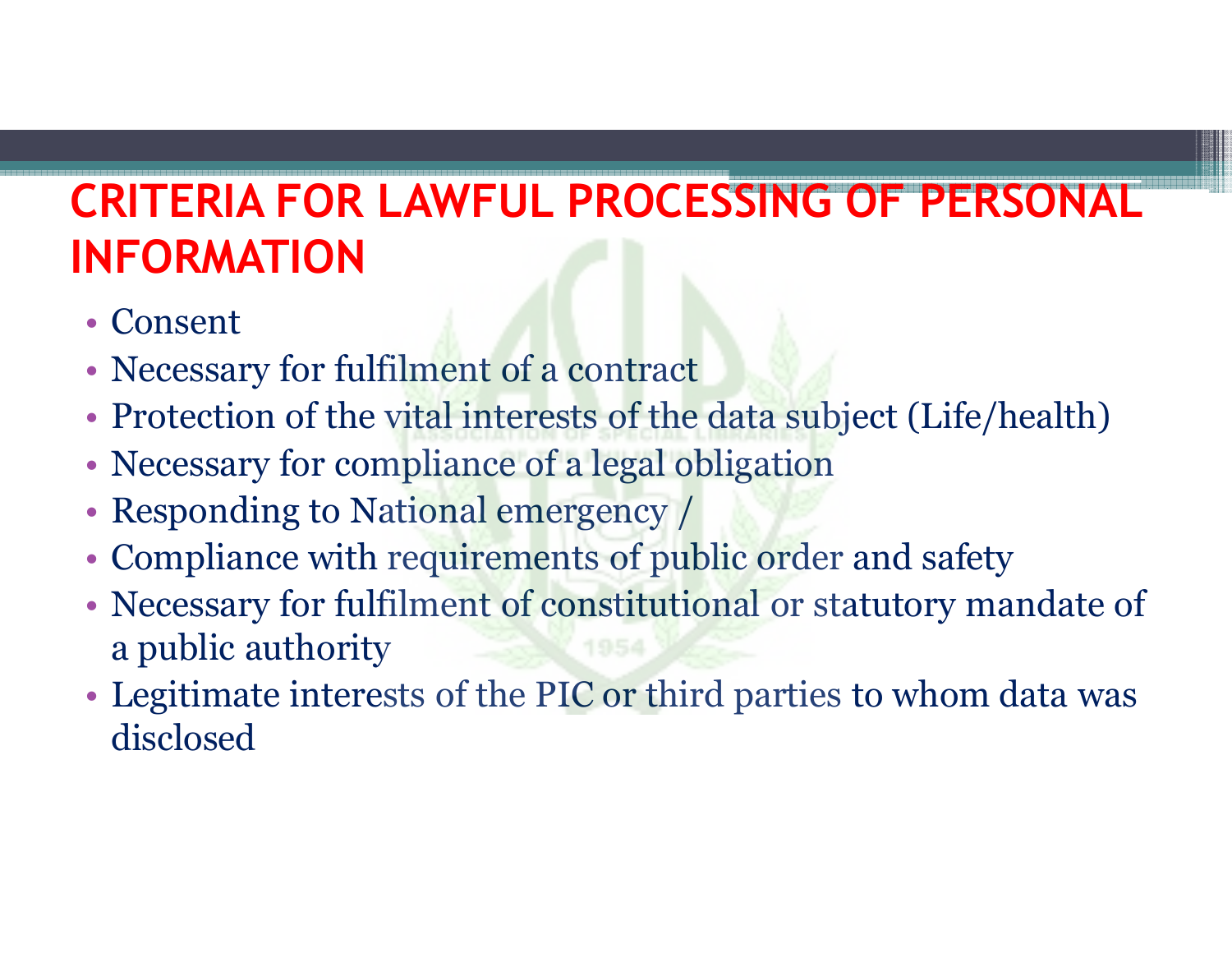## **SENSITIVE PERSONAL INFORMATION**

- •• Race
- •Ethic Origin
- Marıtal Sta Marital Status
- •Age
- $\cdot$  Co • Color
- •Religious Affiliation
- Political Attiliation Political Affiliation
- •• Health
- •• Education

 Genetics $\bullet$  Sexual Life $\bullet$ • Proceeding for any • Proceedin offense committed, the disposal of such proceedings, the sentence of any court in 1954 such proceedings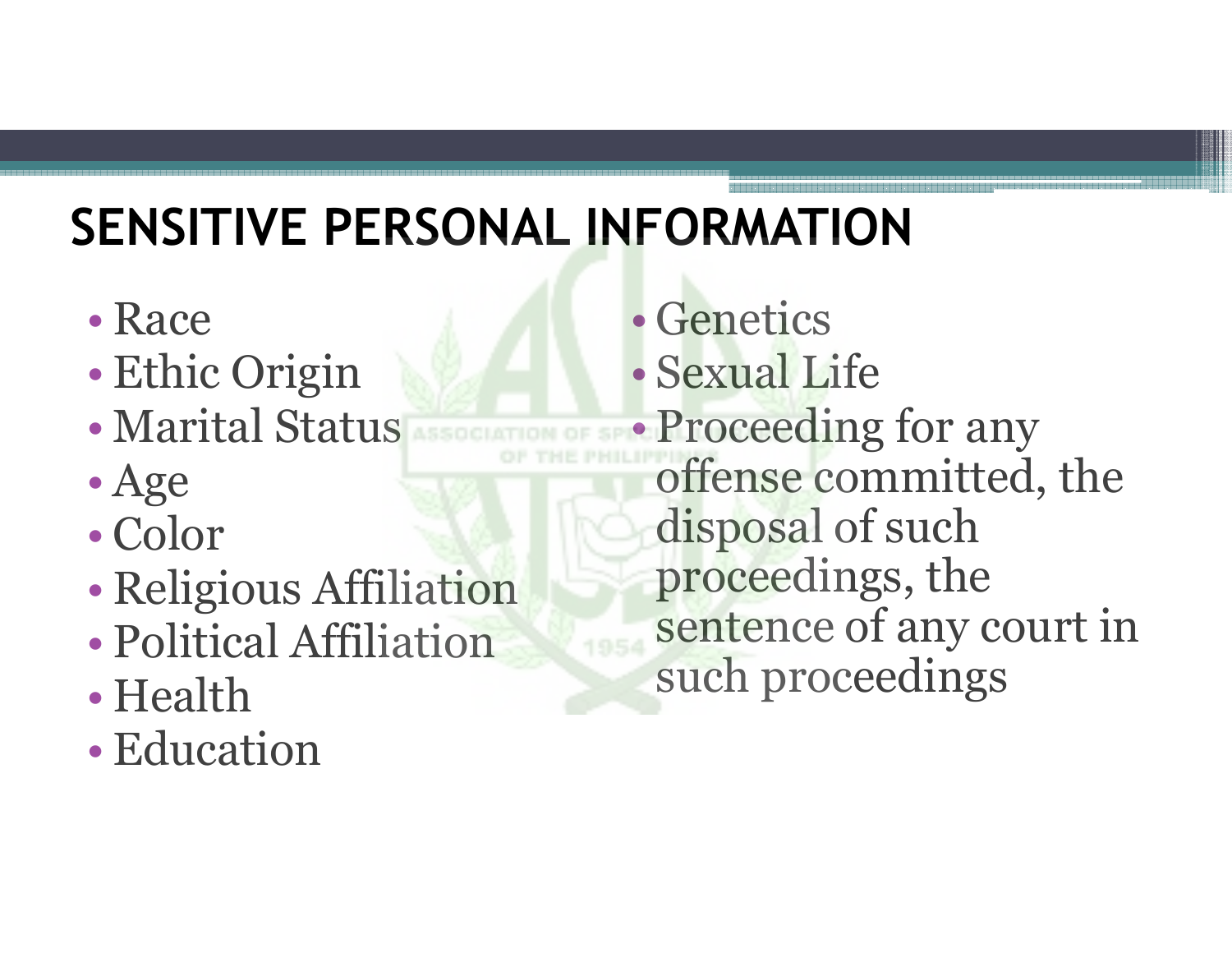# **SENSITIVE PERSONAL INFORMATION**

**(Based on the IRR)** 

- •Social Security Number
- • Licences or its denials, suspension or revocation
- Tax returns
- $\bullet$  ( )ther ners Other personal information issued by Government agencies
- Bank and credit/deb Bank and credit/debit card numbers
- $\bullet$  Websites visi Websites visited

• Materials downloaded• Any other informatio Any other information reflecting preferences and behaviors of an individual •• Grievance information • Discipline information •• Leave of absence reason • Licenses or its denials, suspension or revocation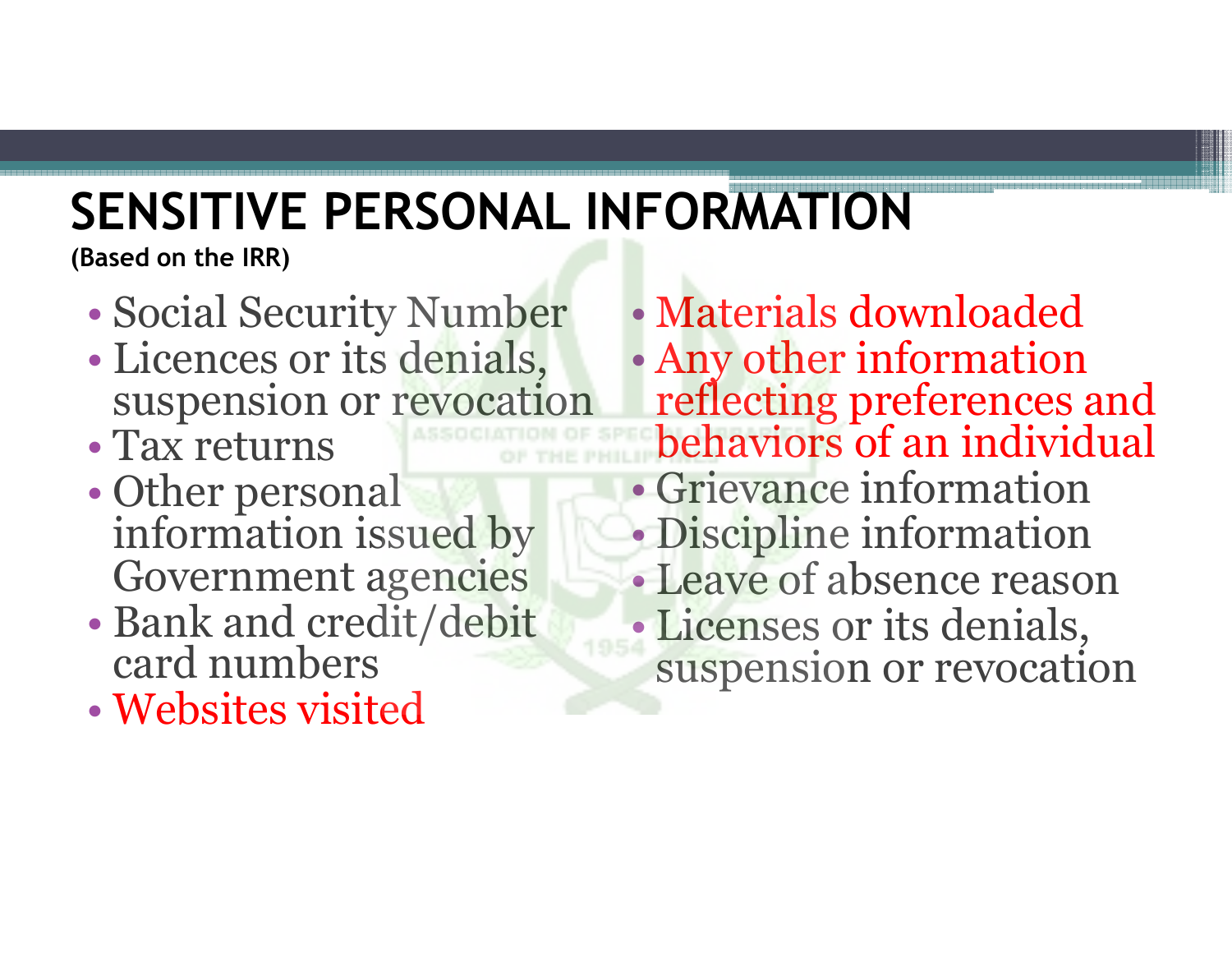### PRIVILEGED INFORMATION : Examples

•• Data received within the context of a protected relationship:<br>• Hushand and wife

- Husband and wife
- Attorney and client
- Priest and penitent
- Doctor and Pati<mark>ent</mark>
- •• National Security M<mark>atter</mark>s
- •• Trade Secrets
- •• Banking Transactions/Deposits
- •Source of published news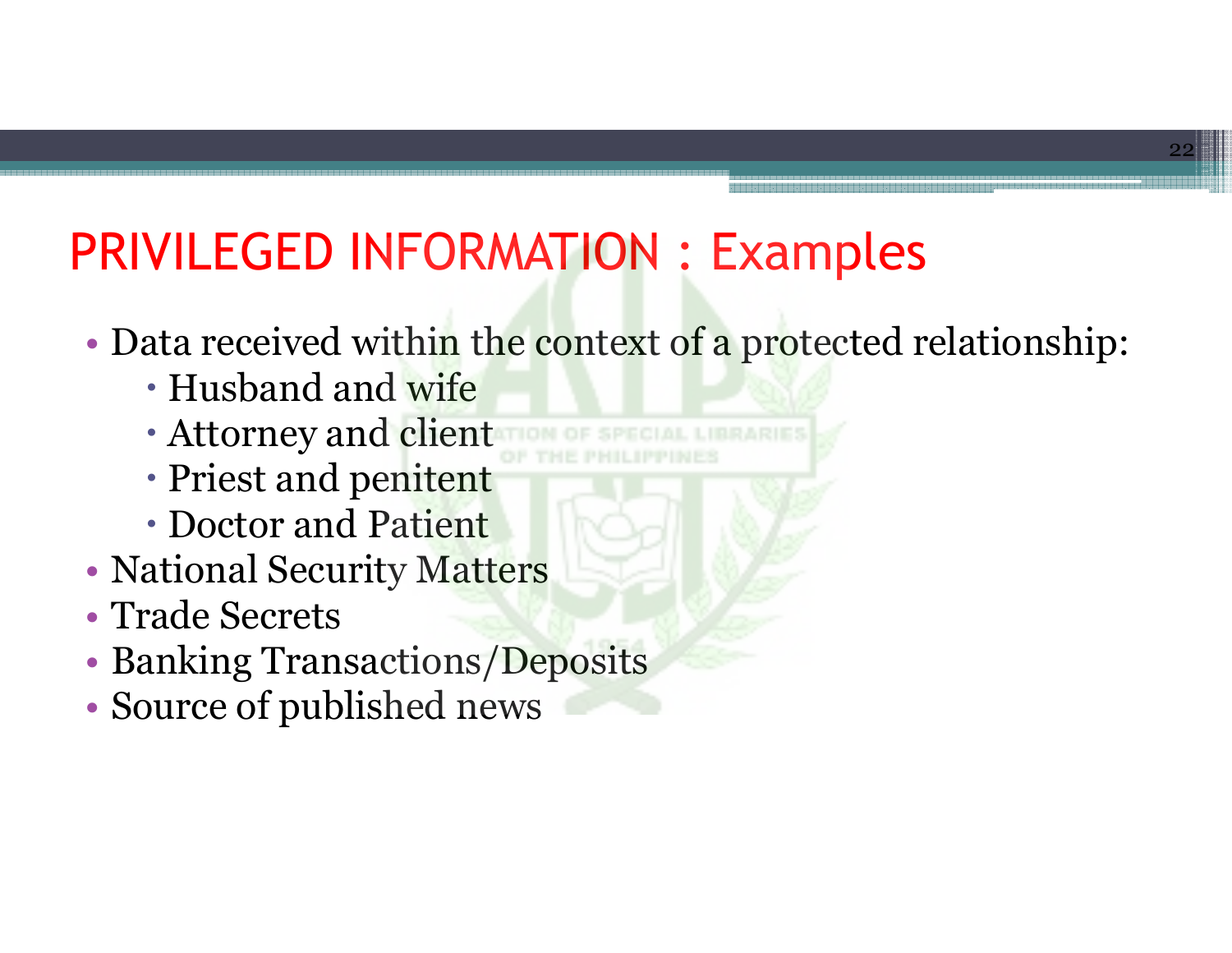### Criteria for Lawful Processing of Sensitive Personal Information

- Consent
- Existing law provisions and regulations
- Protection of Life & Health
- Medical treatment
- Protection of lawful rights and interest in court proceedings/legal claims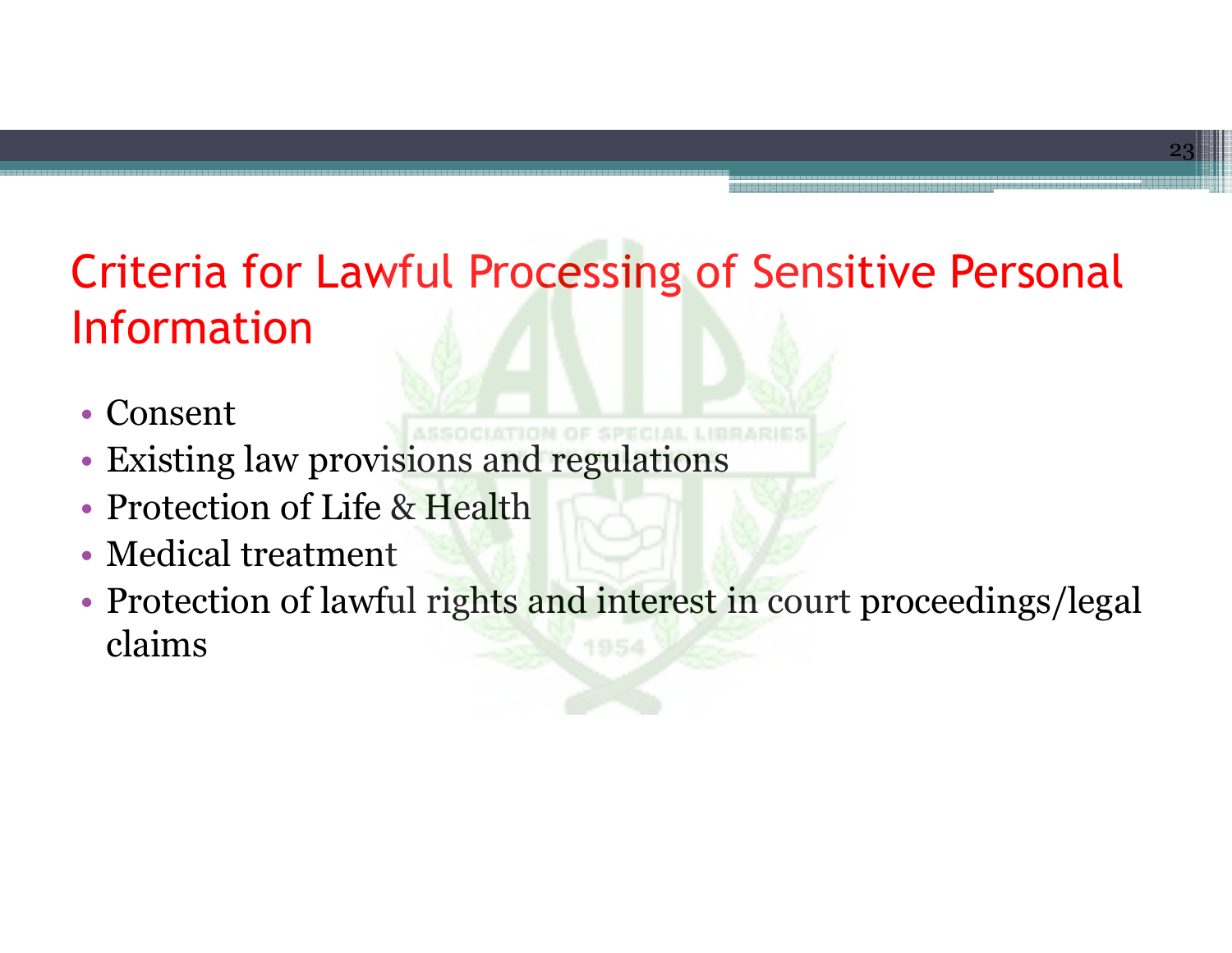### What are a PIC or PIP's Primary Obligations?

•Adhere to data privacy principles

- Uphold data subject rights
- Implement security measures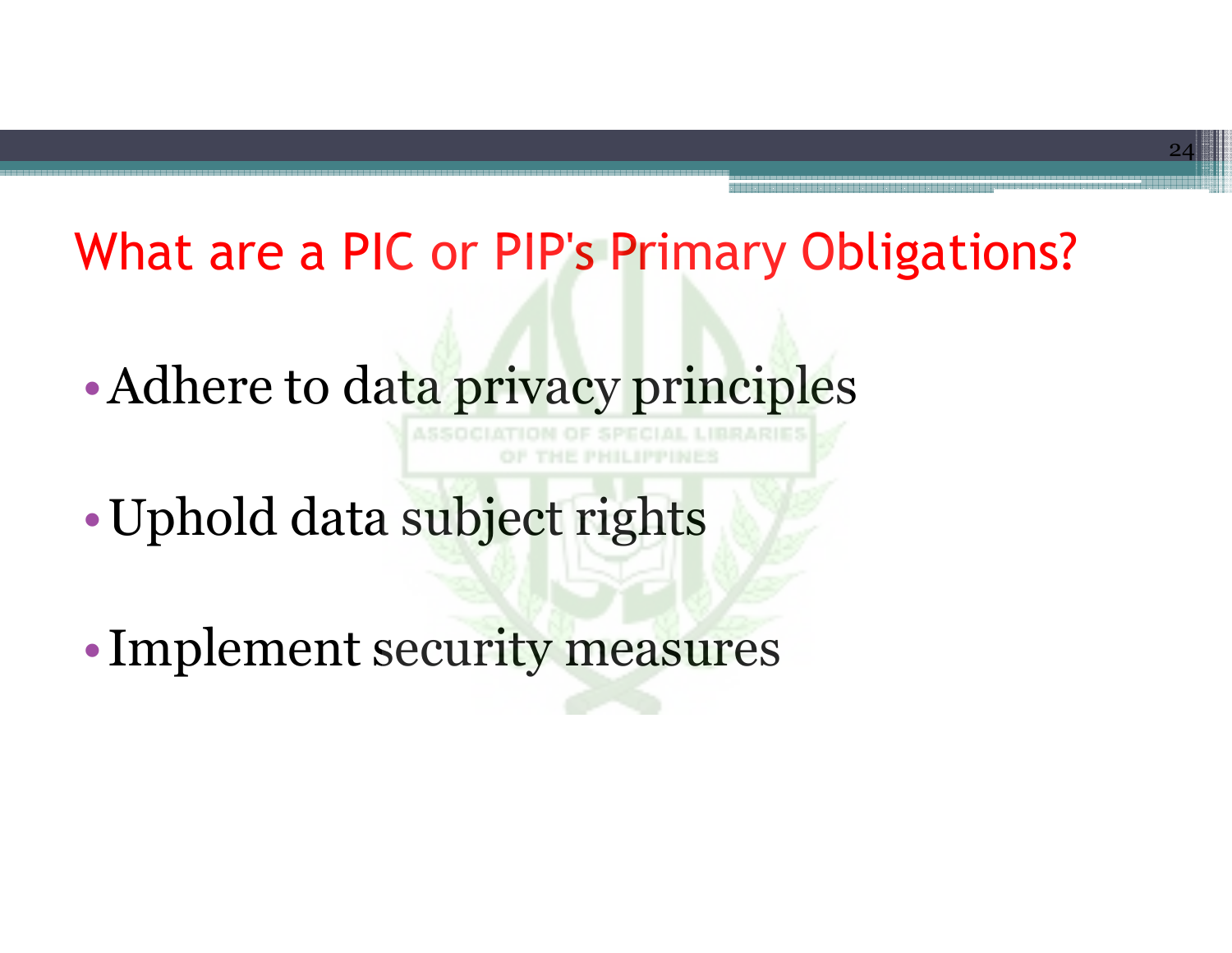

1954

25

•Legitimate Purpose

•Proportionality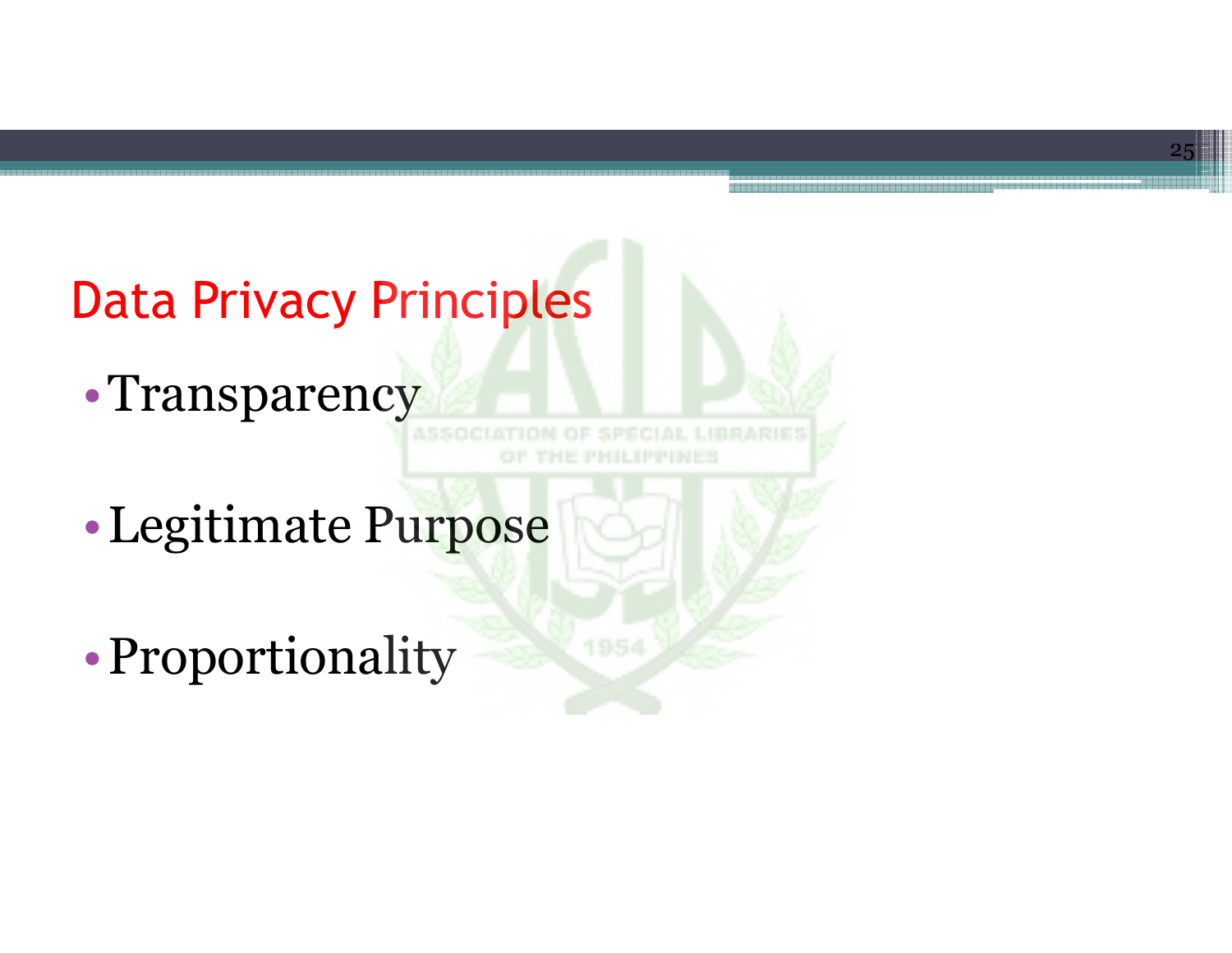### **Principle of Transparency**

**A data subject must be aware of the nature, purpose, and extent of the processing of his or her personal data, including the risks and safeguards involved, the identity of personal information controller, his or her rights as a data subject, and how these can be exercised.** 

26

**Any information and communication relating to the processing of personal data should be easy to access and understand, using clear and plain language.**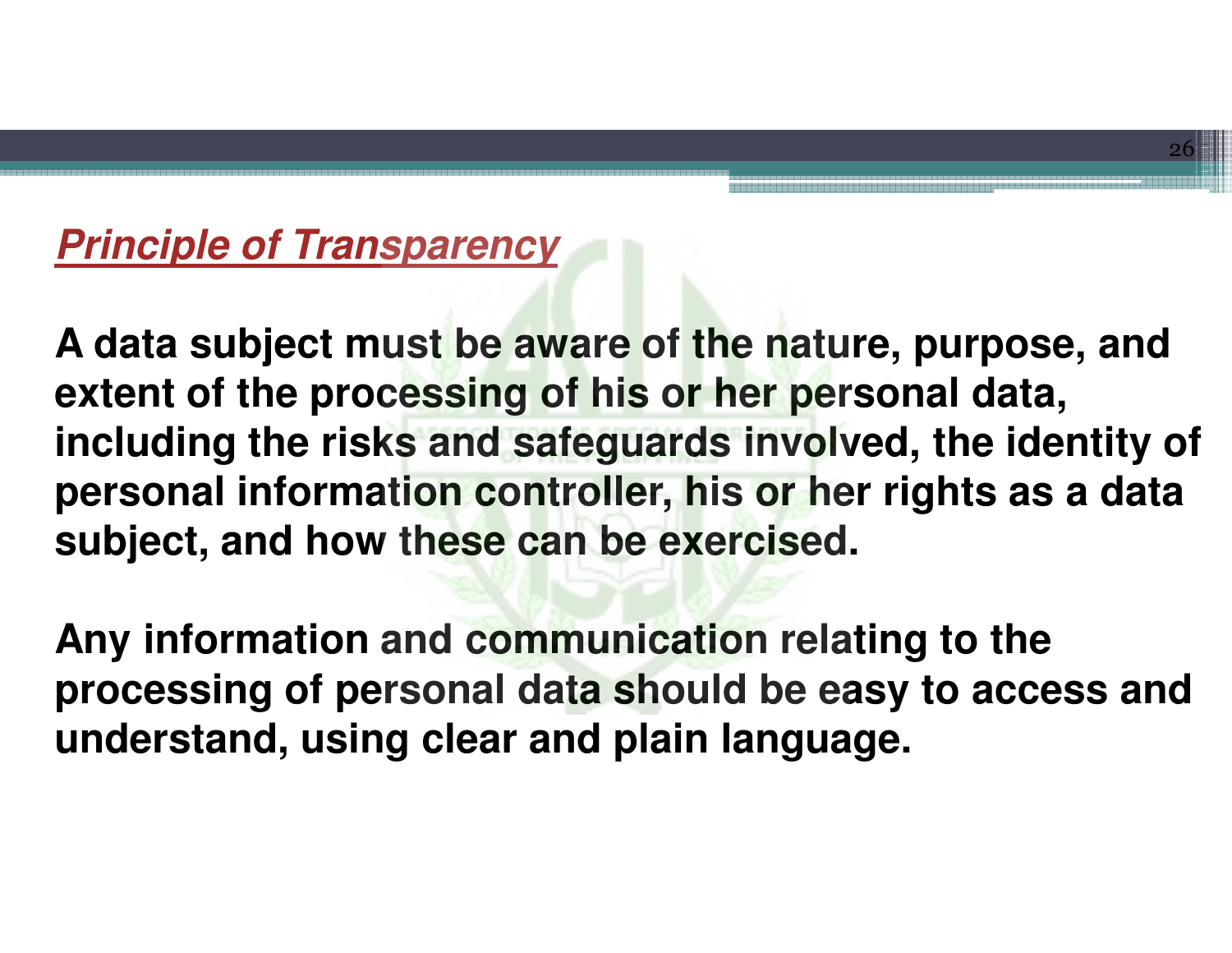#### **Principle of Legitimate Purpose**

**The processing of information shall be compatible with a declared and specified purpose, which must not be contrary to law, morals, or public policy.**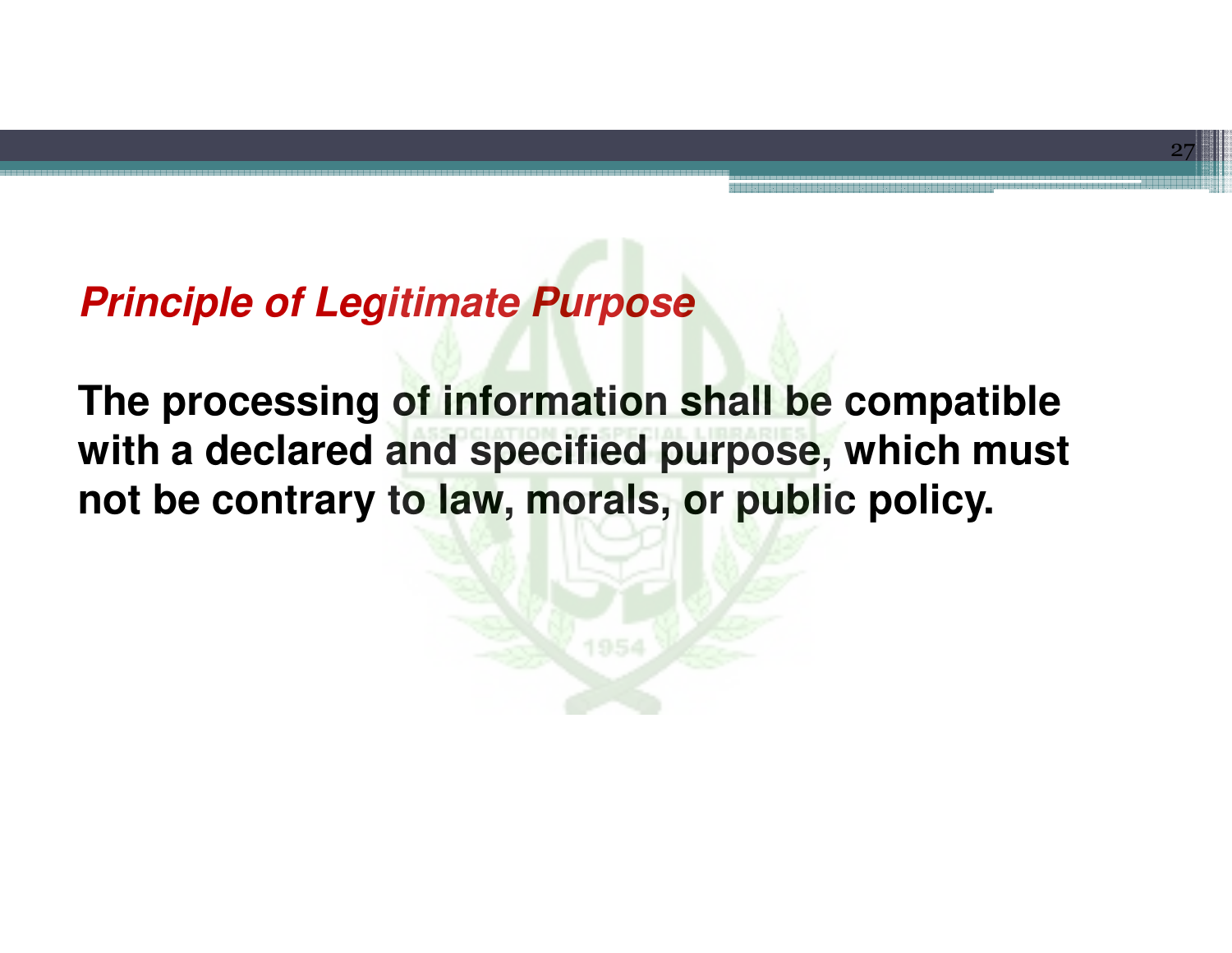### **Principle of Proportionality**

**The processing of information shall be adequate, relevant, suitable, necessary, and not excessive in relation to a declared and specified purpose.** 

**Personal data shall be processed only if the purpose of the processing could not reasonably be fulfilled by other means.**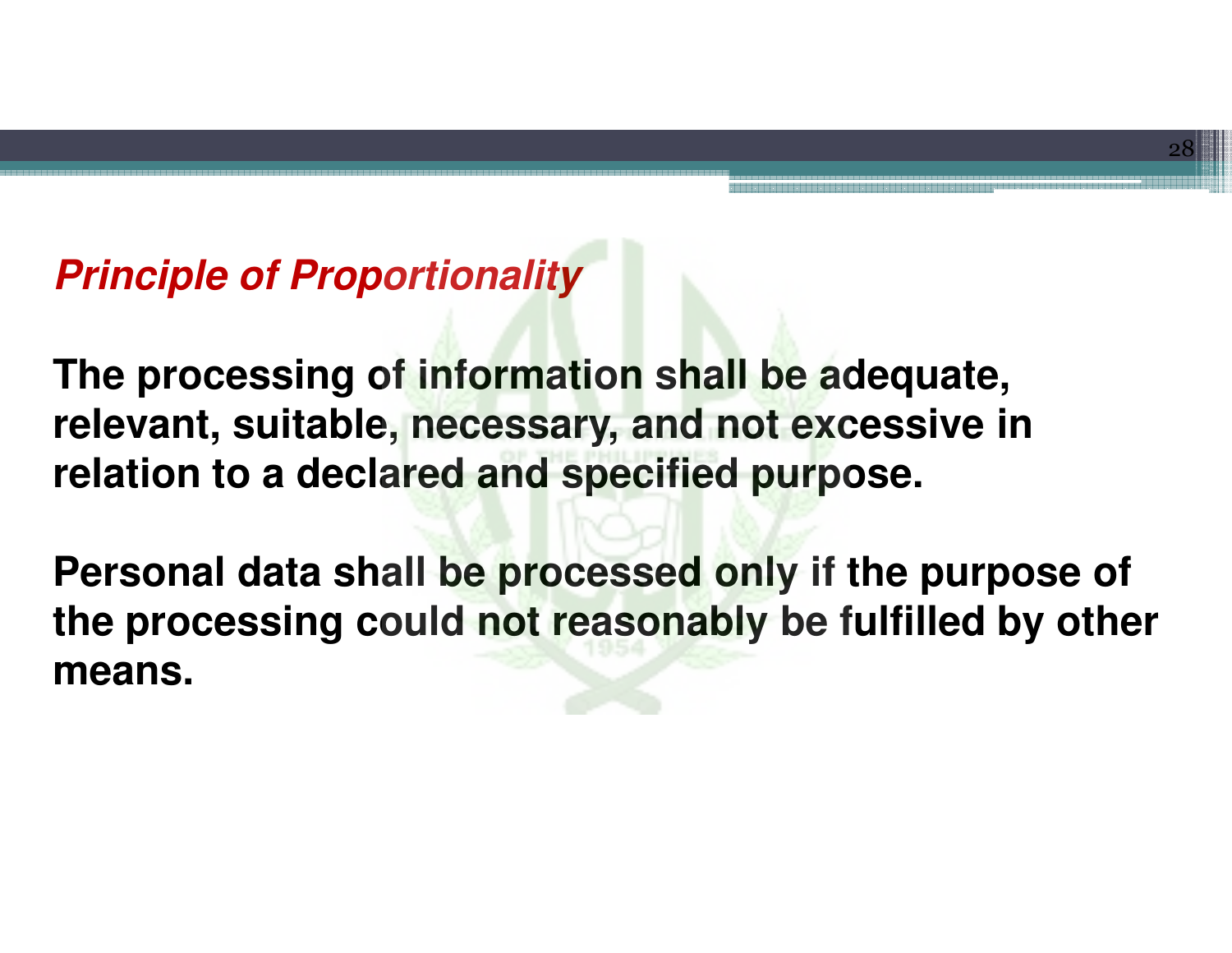### Upholding the Rights of the Data Subject

- Right to be informed
- Right to object
- Right to access
- Right to data portability
- Right to correct (rectification)
- Right to erasure or blocking
- Right to file a complaint
- Right to damages
- Transmissibility of Rights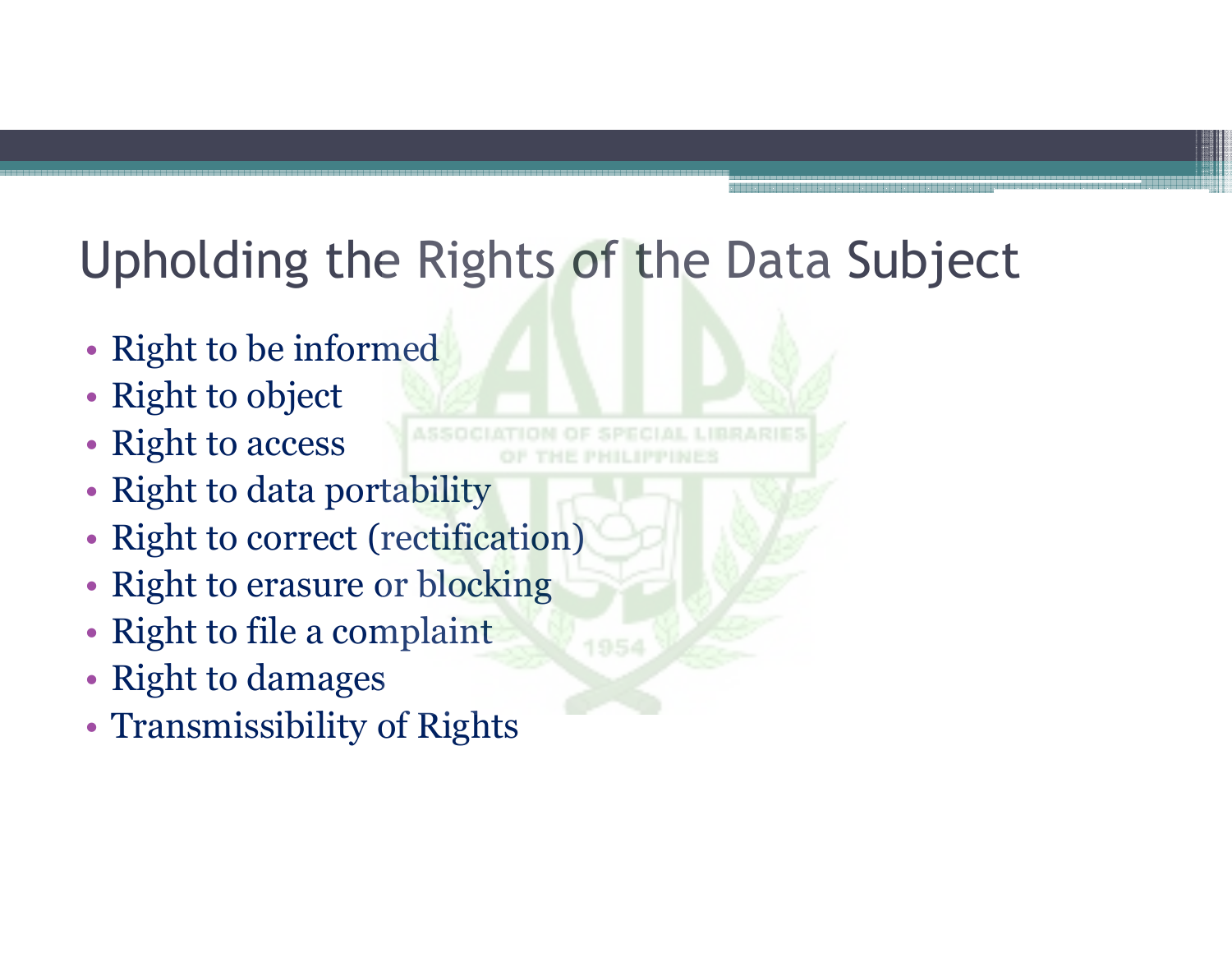### Right to be informed

- Personal data should never be collected, processed, and stored by any organization without the explicit consent of the data subject, unless otherwise provided by law.
- Requires personal information controllers (PICs) to notify data subject in a timely manner if his data have been compromised.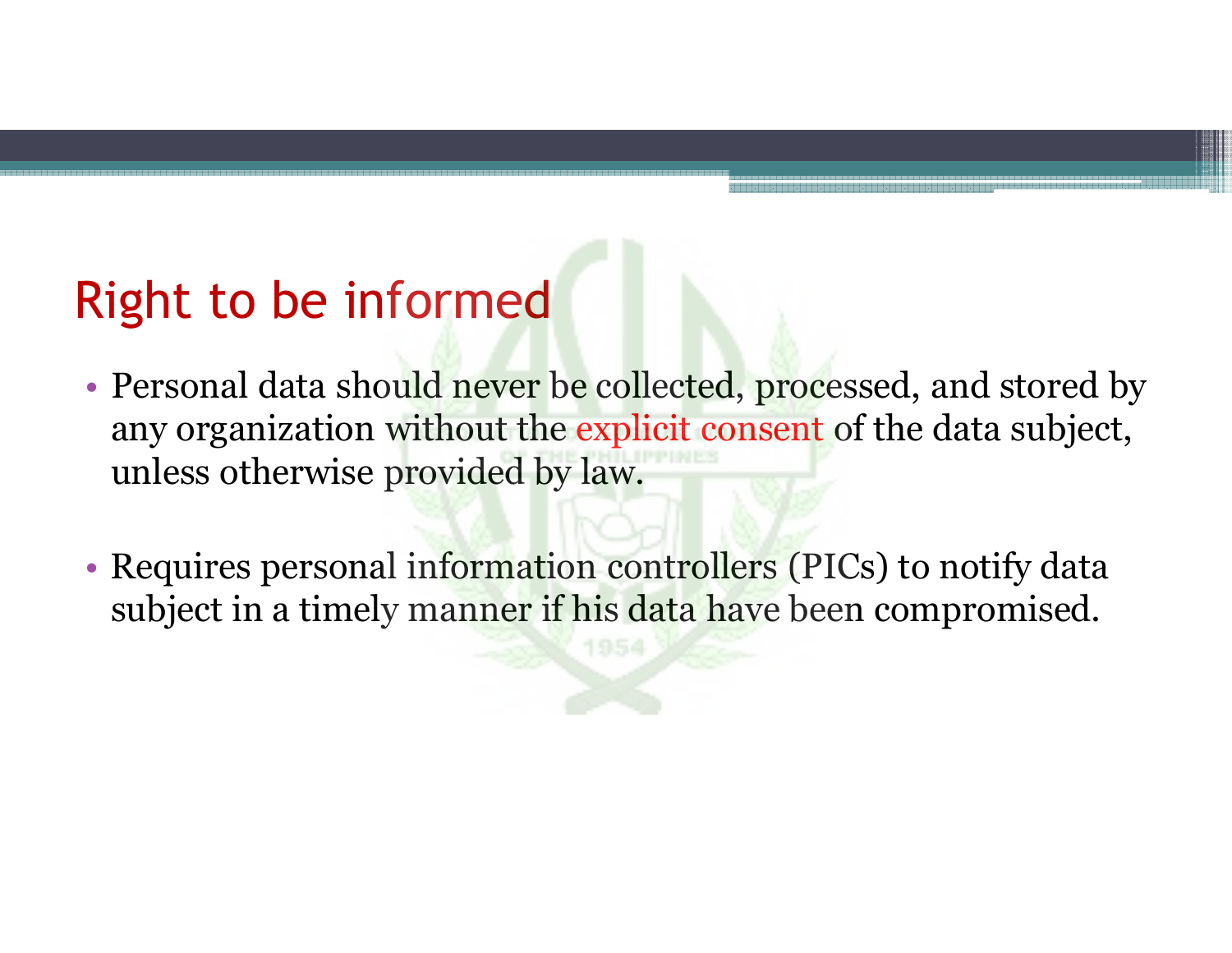### Right to object

- The right of the da<mark>ta subject to wi</mark>thhold consent.
- If data subject does not give consent, the PIC should no longer process the personal data, unless the processing is pursuant to a subpoena, for obvious purposes (contract, employer-employee relationship, etc.) or a result of a legal obligation.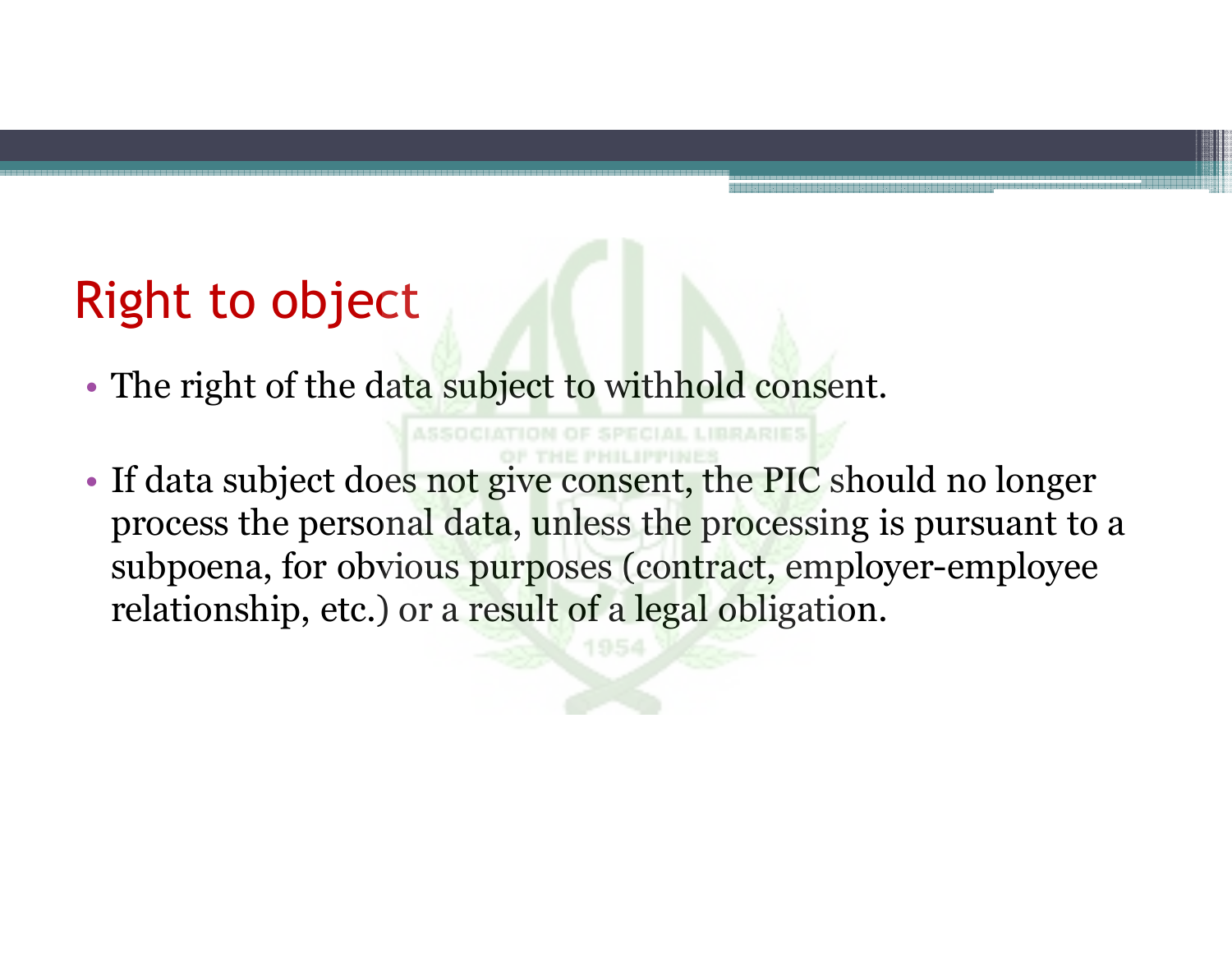### Right to access

- Right to find out w<mark>hether an orga</mark>niz<mark>ation hol</mark>ds any personal data about the data subject and if so, gain "reasonable access" to them.
- Right to be provided with a written description on the purpose for holding the data subject's personal data.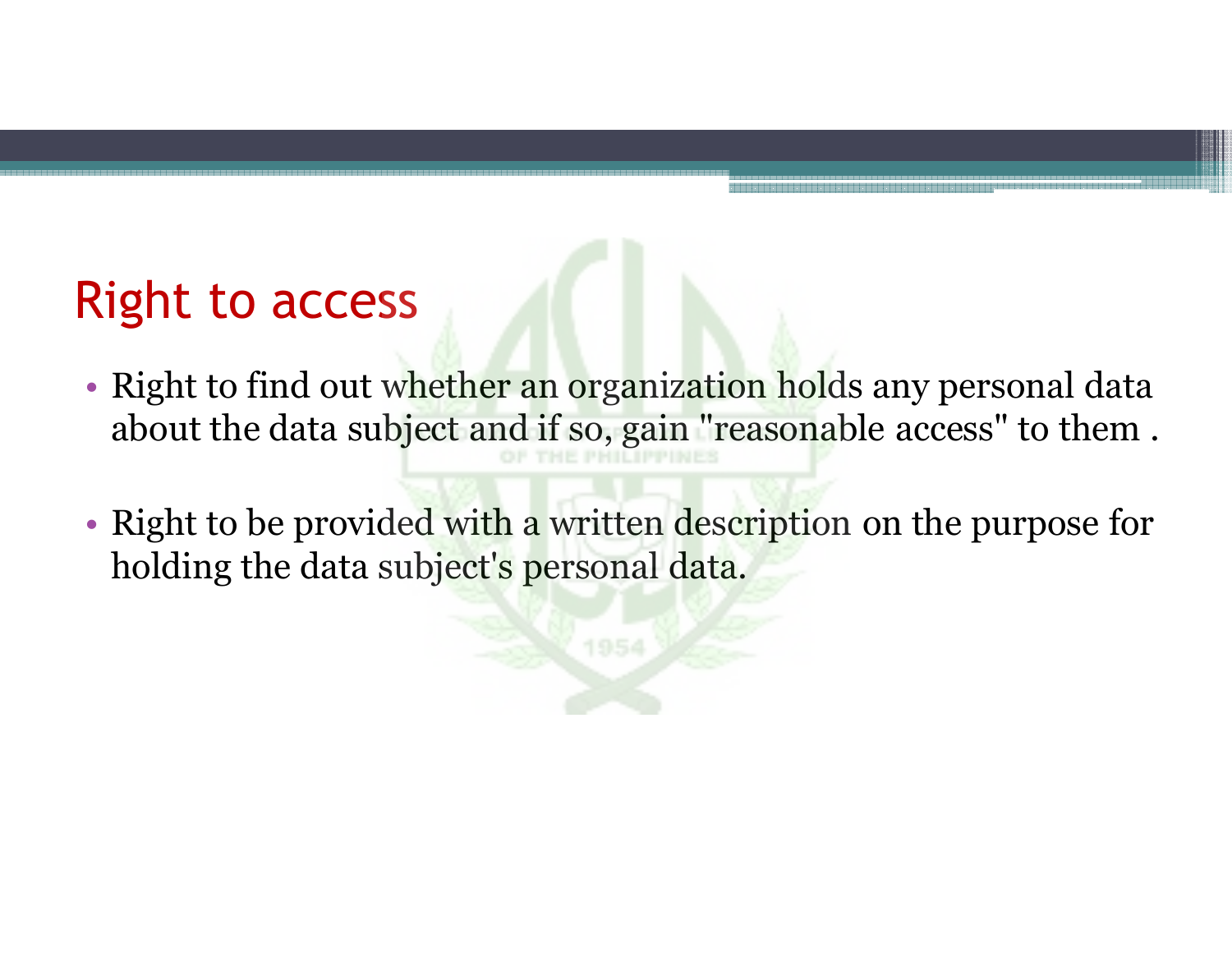### Right to correct (rectification)

• Right to dispute and have corrected any inaccuracy or error in the<br>data a personal information controller (PIC) hold about the data data a personal information controller (PIC) hold about the data subject.

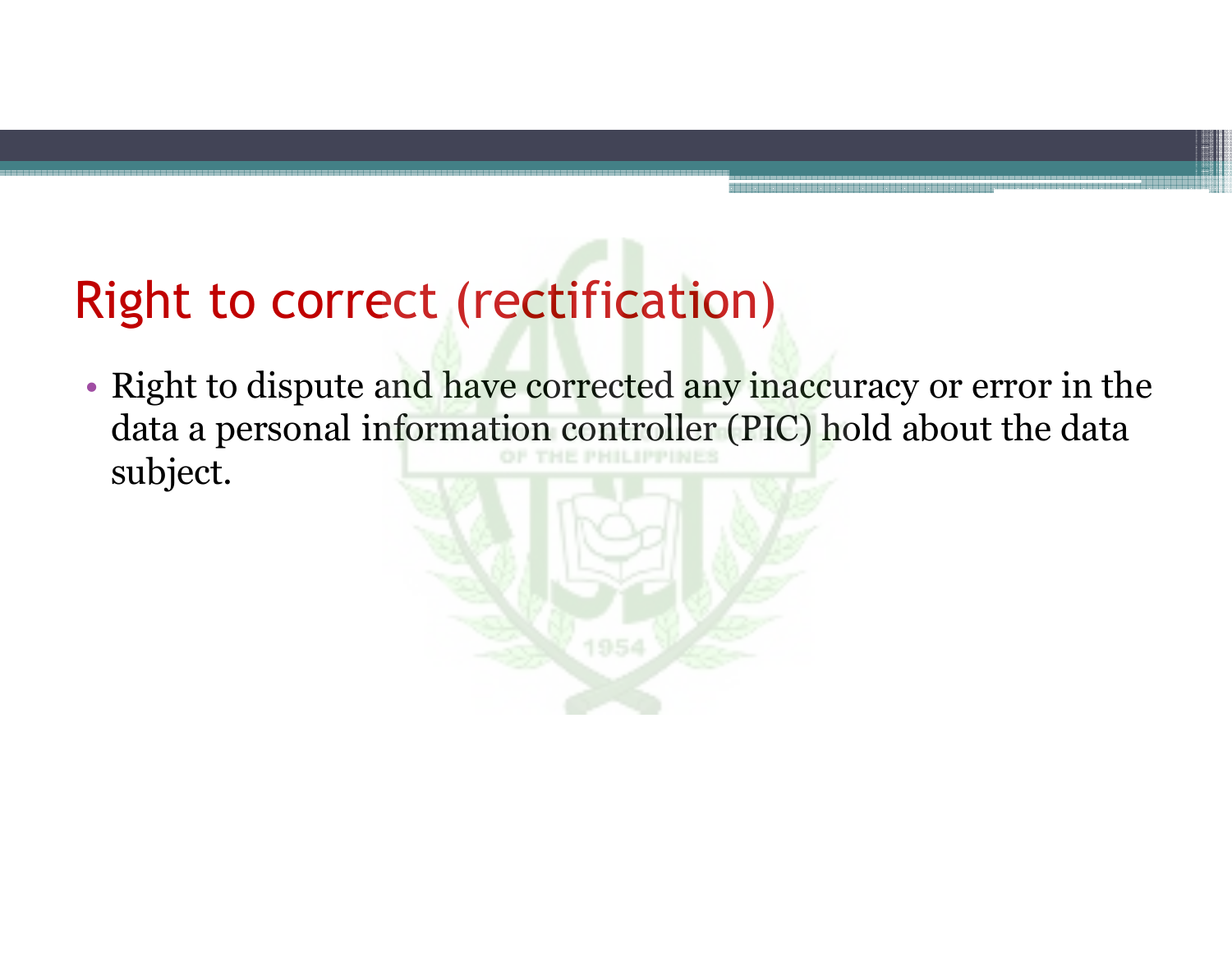### Right to erasure or blocking

• Right to suspend, withdraw or order the blocking, removal or destruction of personal data

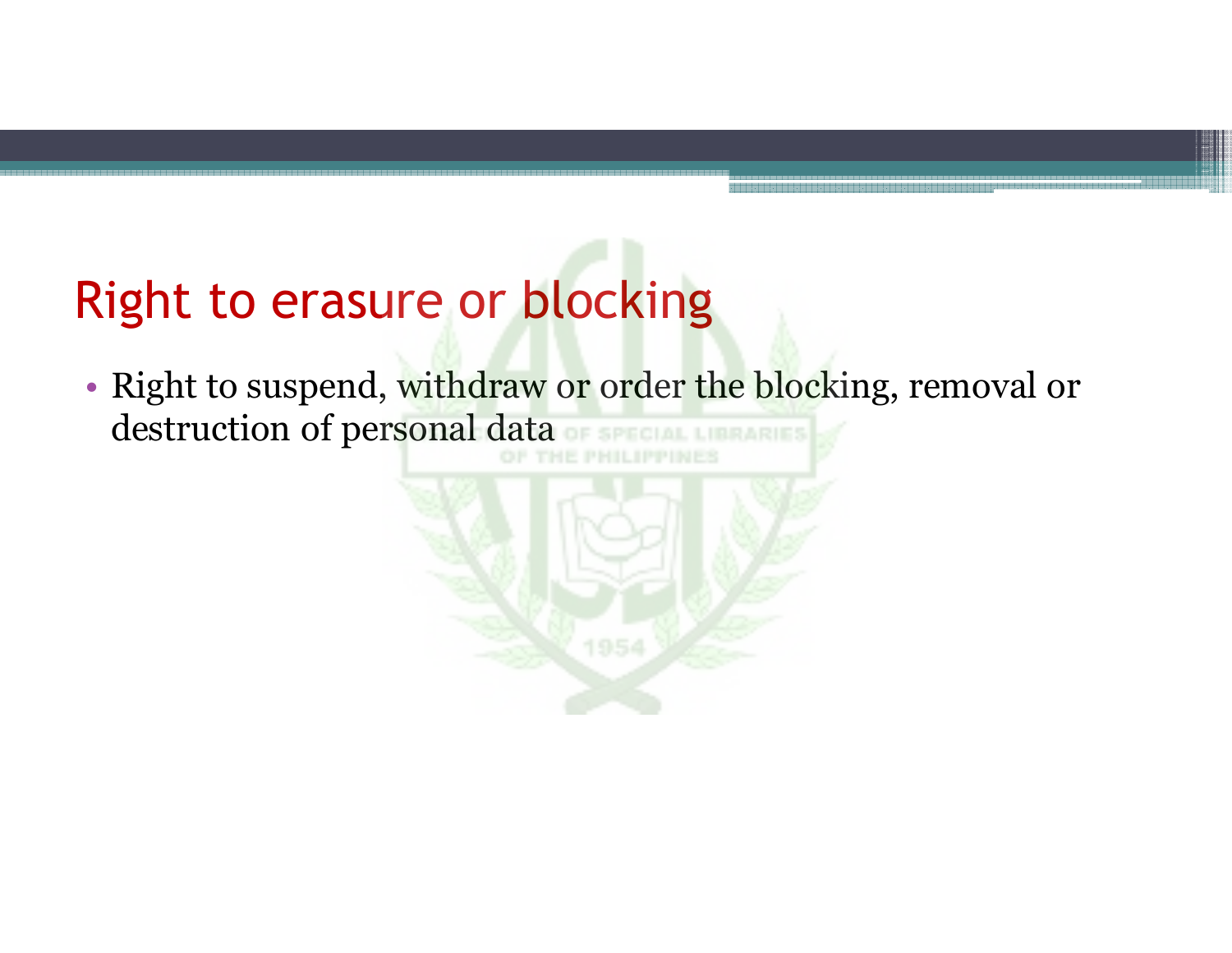### Right to file a complaint

• In case data subject 's personal information has been misused,<br>maliciously disclosed, or improperly disposed, or that any of hi maliciously disclosed, or improperly disposed, or that any of his data privacy rights have been violated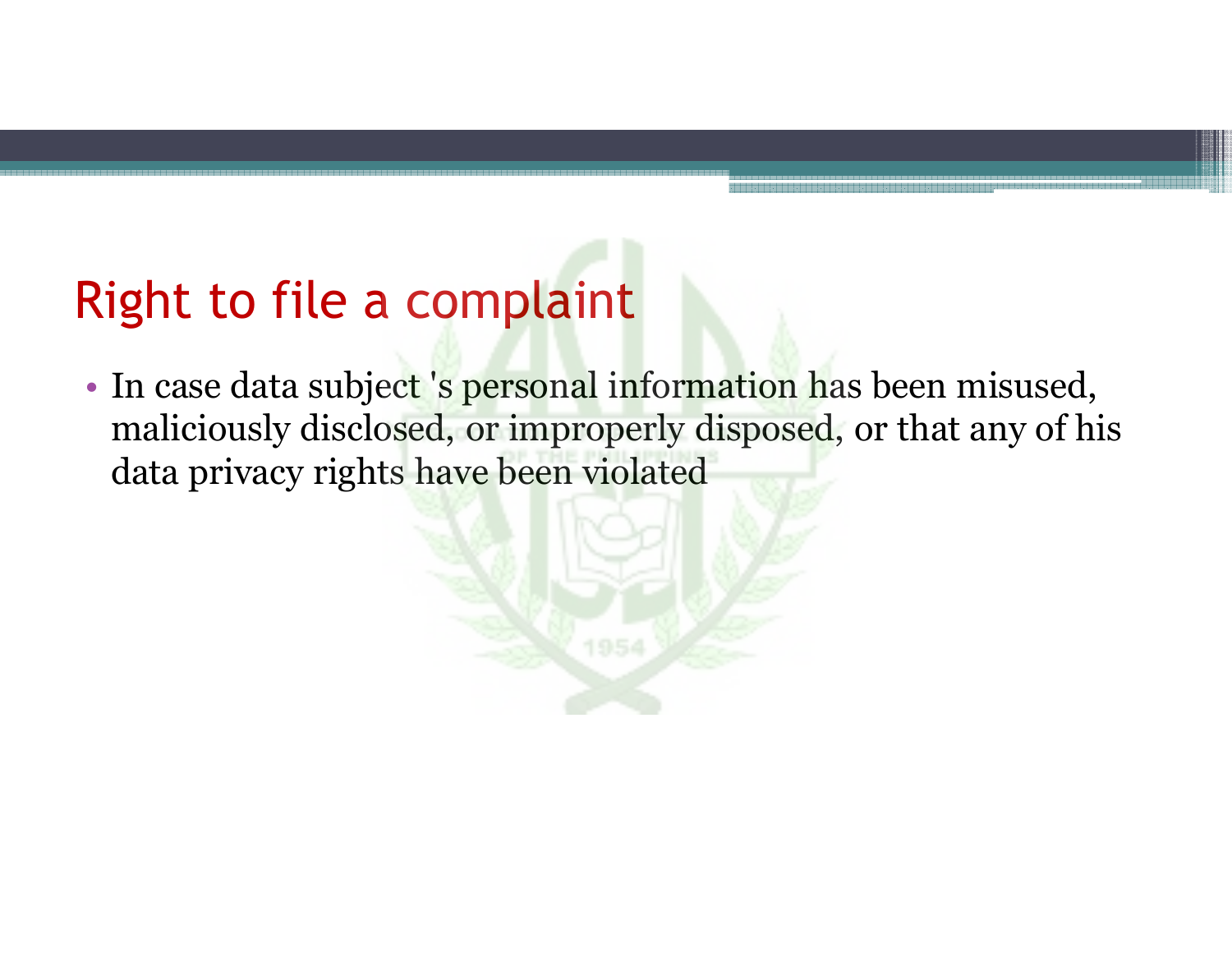### Right to damages

• Right to claim compensation if data subject suffered damages due to inaccurate, incomplete, outdated, false, unlawfully obtained or unauthorized use of personal data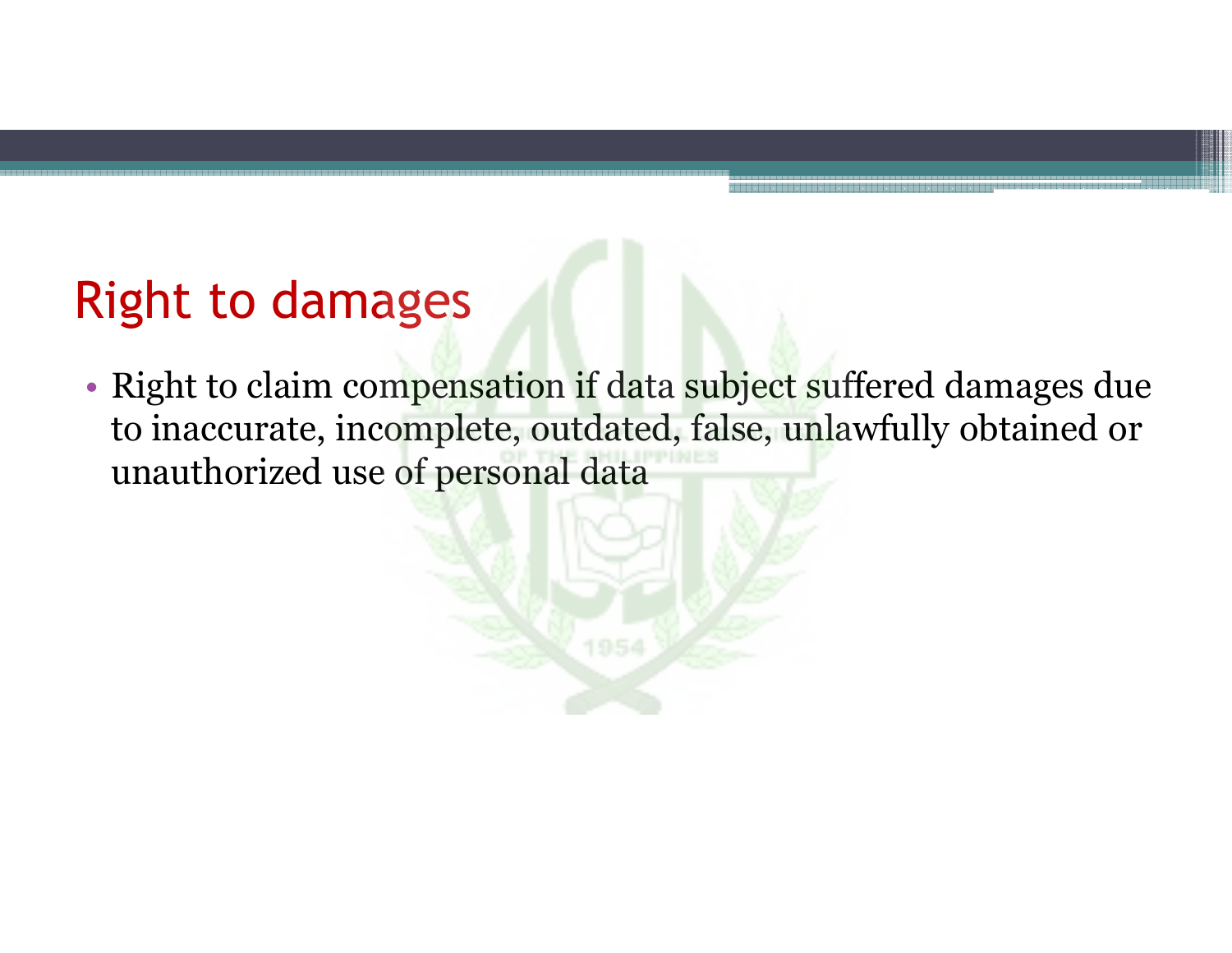### Right to data portability

• Right that allows d<mark>ata subje</mark>ct to obtain and electronically move, copy or transfer his or her data in a secure manner, for further use.

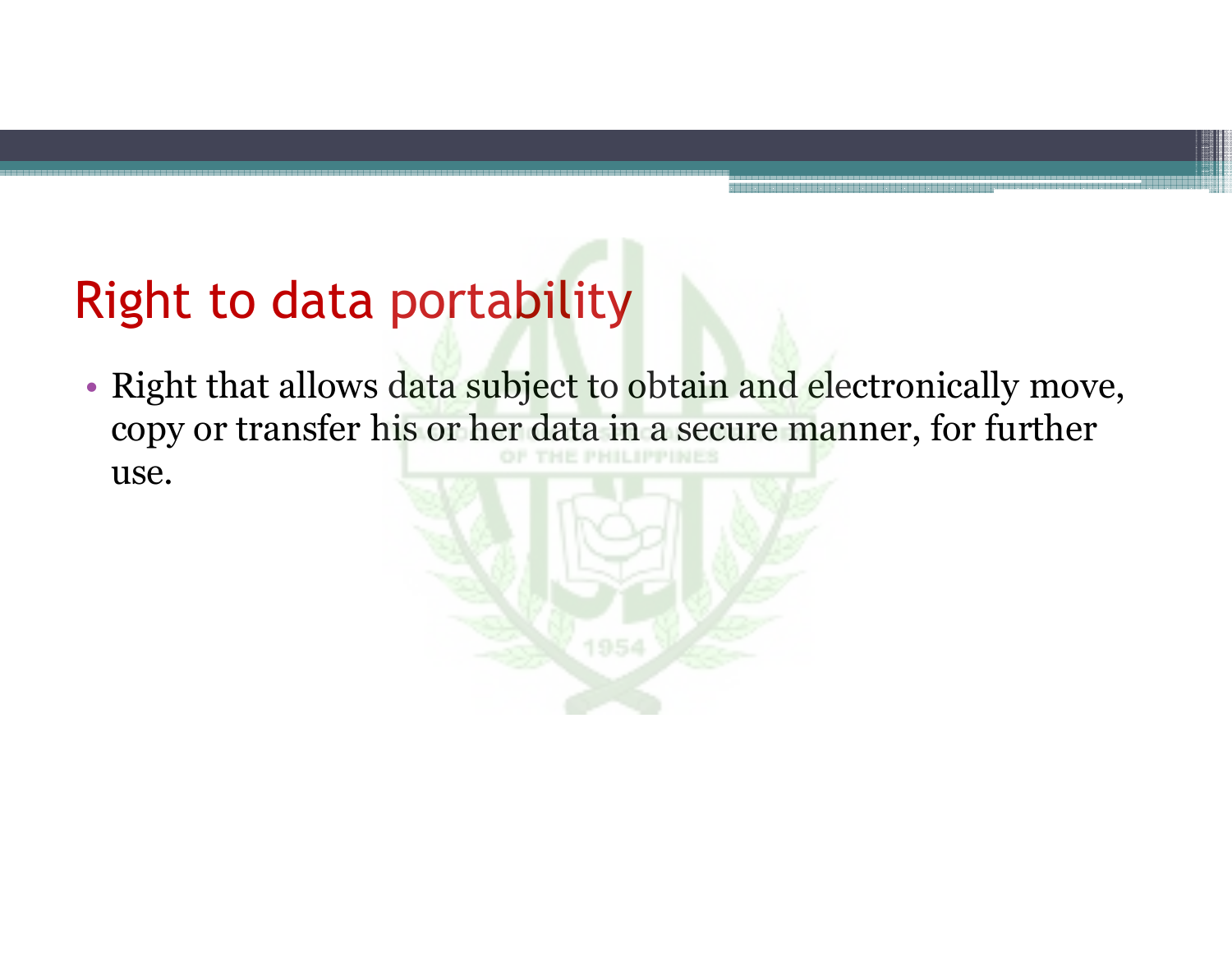## Transmissibility of Rights

• Right to assign rights as a data subject to a legal assignee or lawful heir.

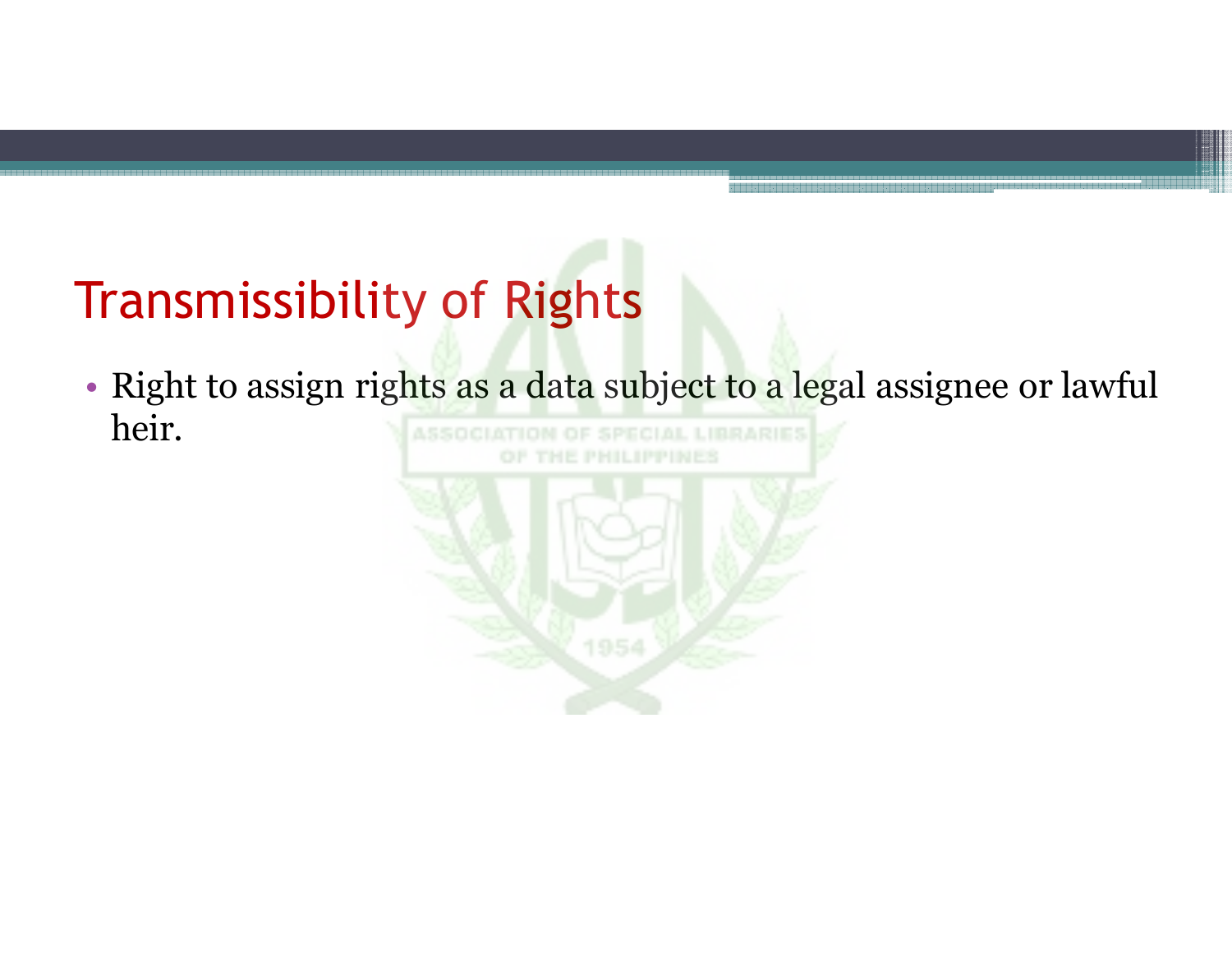## IMPLEMENTING OF SECURITY MEASURES

- Technical
- Organizational
- Physical

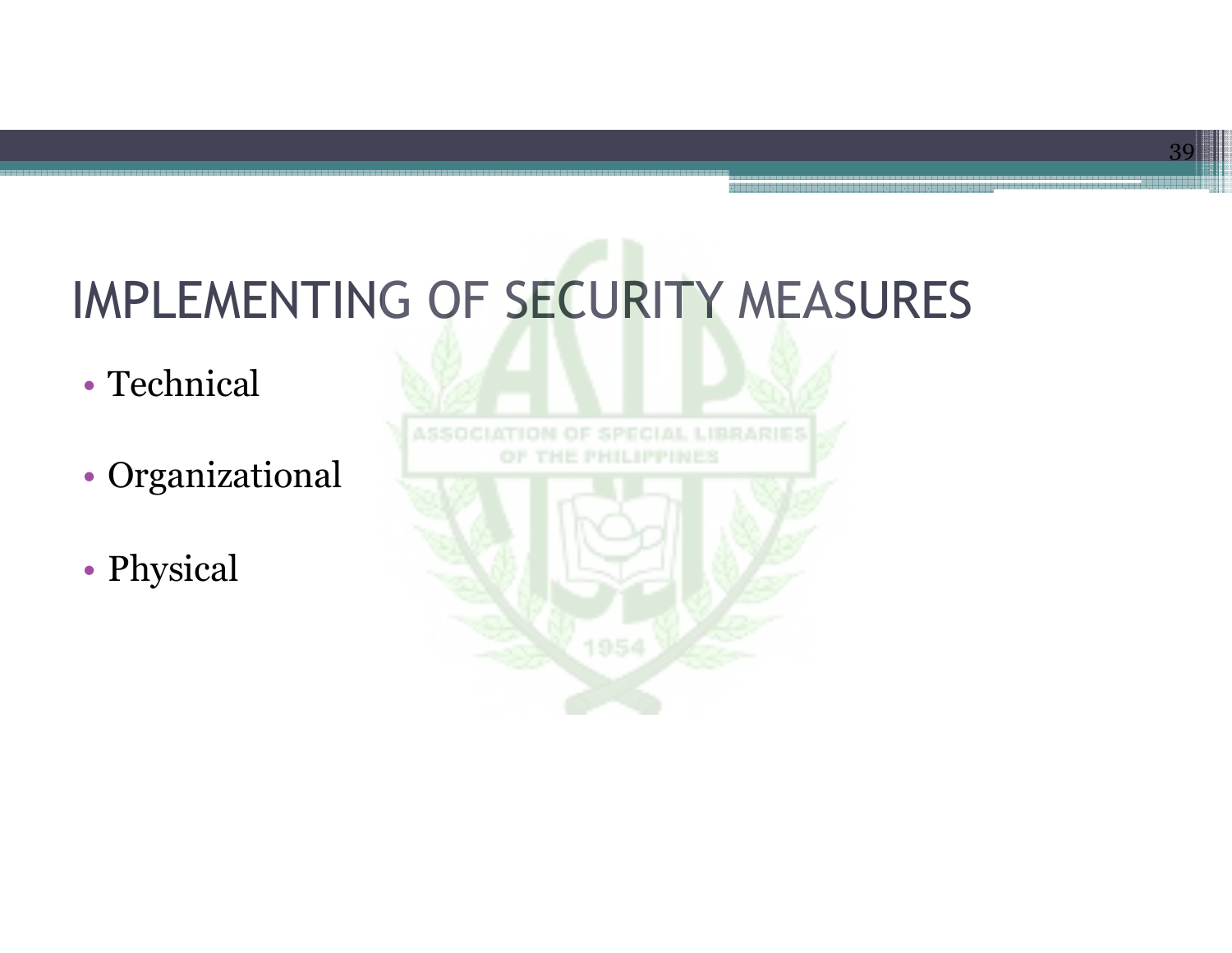#### **Technical**

#### **Encryption**

To what standard? (cost Vs benefit)

All devices or just some?

#### **Passwords**

Enforced strength and updates?

#### **Sharing data**

Technical solutions – e.g. via email; portals

#### **System testing & maintenance**

Who has access, to what (System Administrators)

Live or dummy data?

Firewalls / Anti-virus / Spam filters

#### **Backups**

Secure: encrypted tapes **|** cloud-provider

Auditable process

#### **Access control**

Who decides permissions and privileges ('need to know')?

#### **Remote access**

How delivered securely?

Permit Bring Your Own Device?

*Source: R. Lansingan , "Primer on the Data Privacy Act of 2012 (ppt file), 24 November 2017*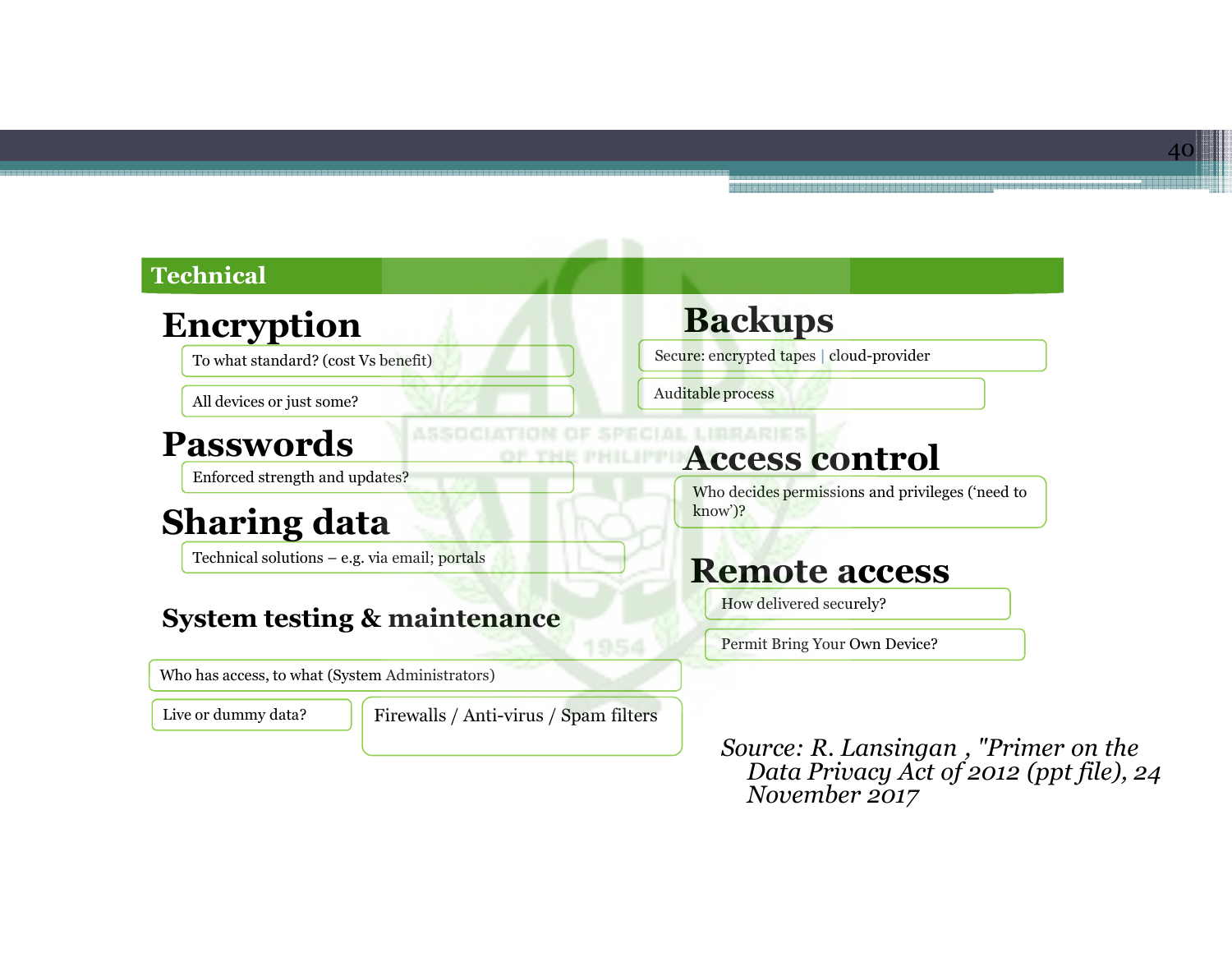**Organisational – <sup>p</sup>hysical security**



ID badges, supervised visitors **|** contractors

*Source: R. Lansingan , "Primer on the Data Privacy Act of 2012 (ppt file), 24 November 2017*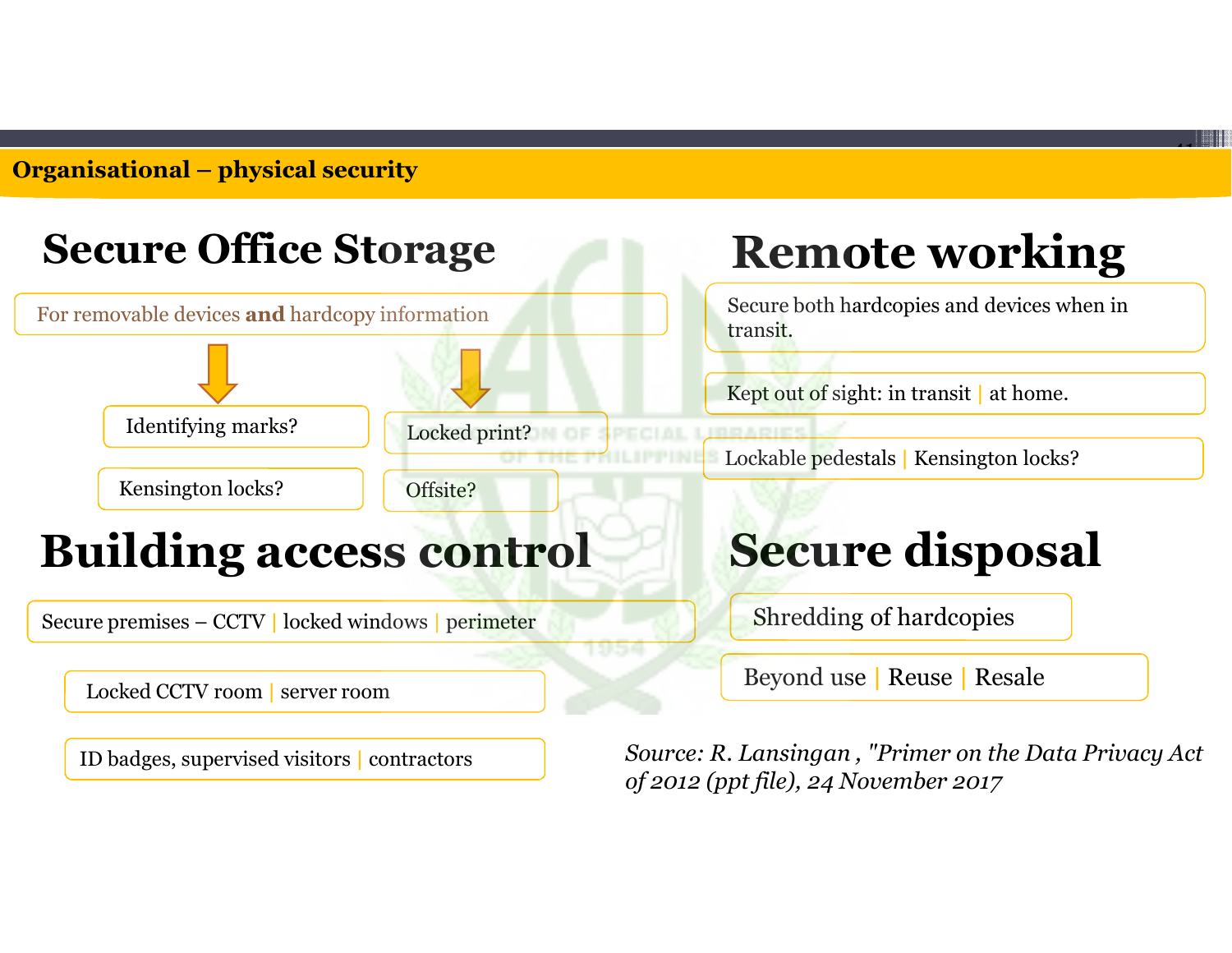#### **Organisational – other measures**



*Source: R. Lansingan , "Primer on the Data Privacy Act of 2012 (ppt file), 24 November 2017*

 $\overline{\phantom{a}}$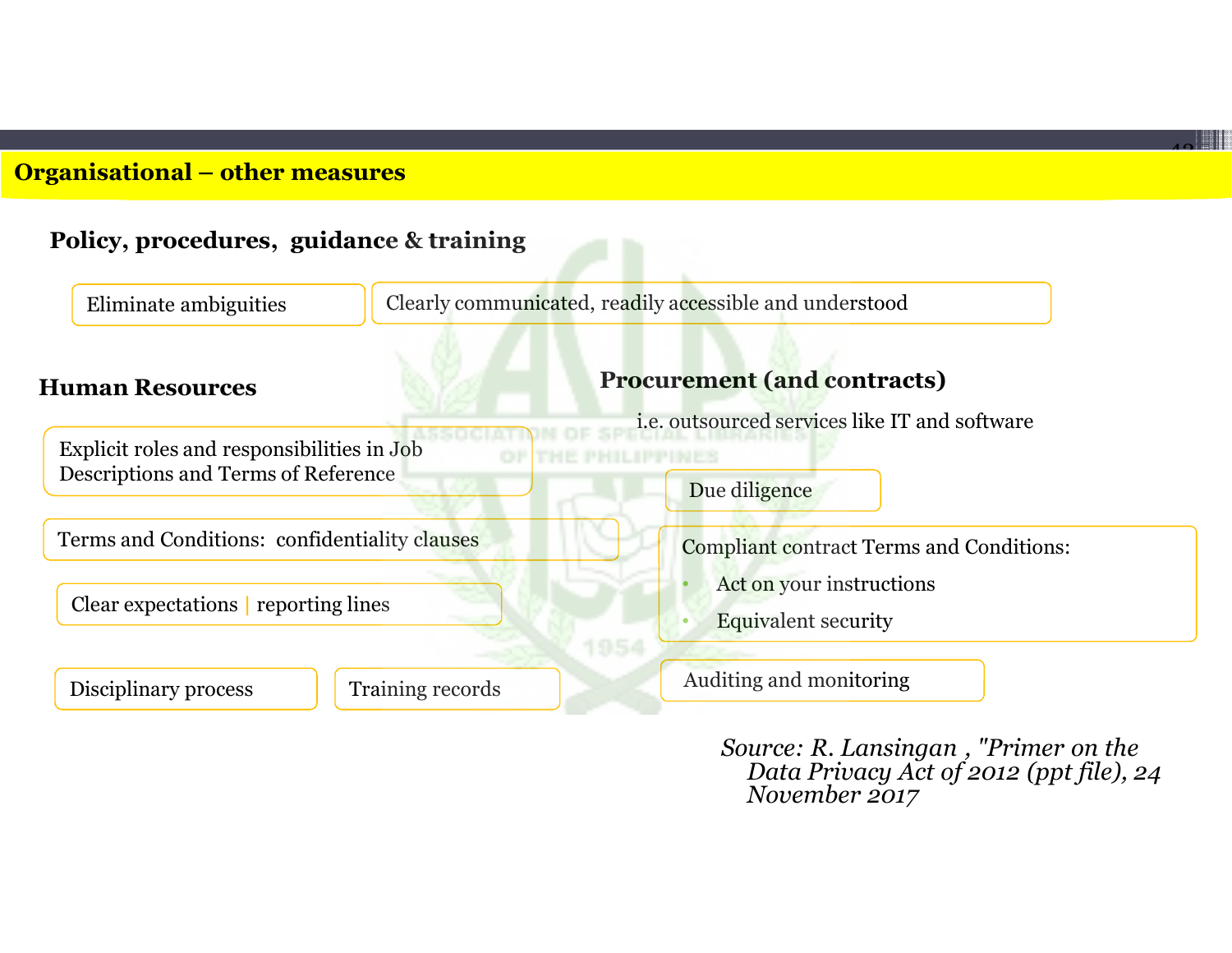## NOT Covered under the Data Privacy Act

• Information about public officials relating to their position and official functions

- Matters of public concern
- Journalistic, artistic, or literary purposes
- Research purposes, intended for public benefit
- Information necessary for performance of law enforcement or regulatory functions of public authority (e.g. Secrecy of Bank Deposits Act, Foreign Currency Deposit Act)
- Banks & financial institutions information (in accordance with the BSP-bank regulations, AMLA, & other applicable laws.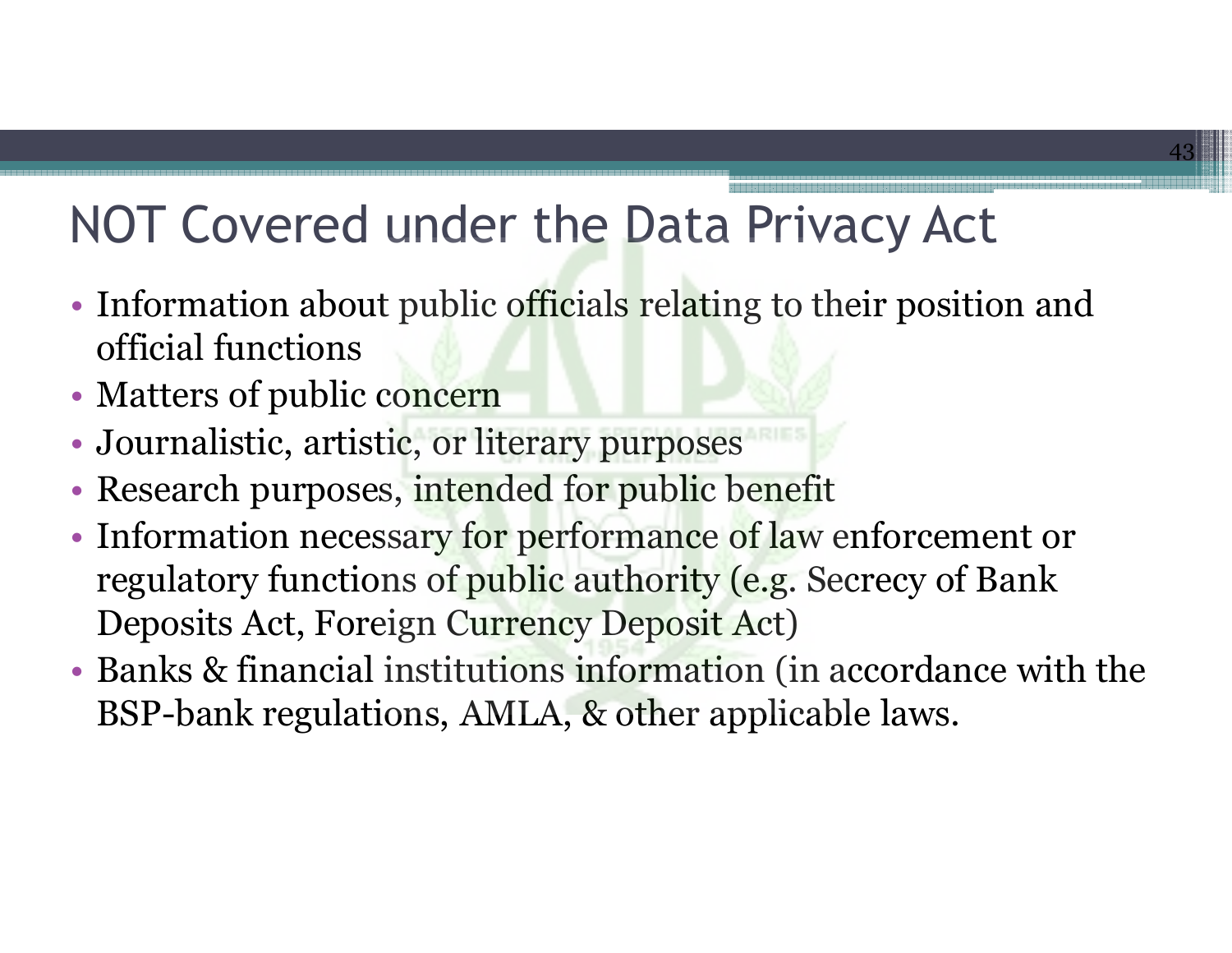### OTHER ISSUES

- **Intellectual Property** (specifically, Copyright) *(Issue on ownership of any content)*
- **Freedom of information**  *(Right of the people to information on matters of public concern; access to official records; "closure period / potential exemptions)*

44

• **Full public disclosure** 

(Policy of full public disclosure of all its transactions involving public interest)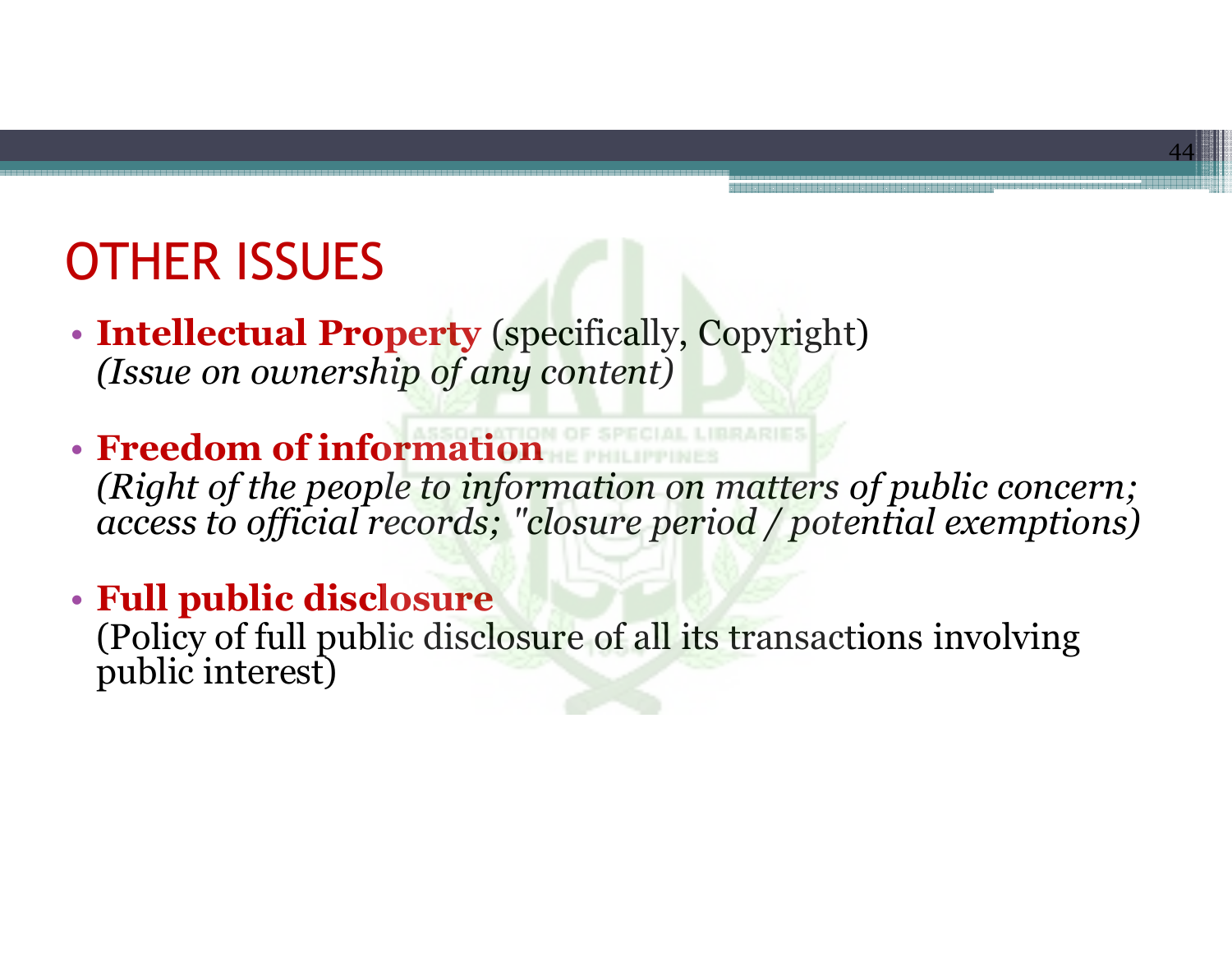### References:

• *R. Lansingan , "Primer on the Data Privacy Act of 2012 (ppt file), 24 November 2017*

- Aguda, HR, Montes, MF, and Tiojanco, BD (2016). *Data Privacy & Cybercrime Prevention in the Philippine Digital Age*. Vibal.
- Wada, K (2010), "The Right to Be Let Alone". EDUCAUSE Review, vol. 45, no.1. (January/February 2010): 56-57.
- • *US Department of Commerce, "Guide to Protecting the Confidentiality of Personally Identifiable Information (PII)*
- National Privacy Commission Website.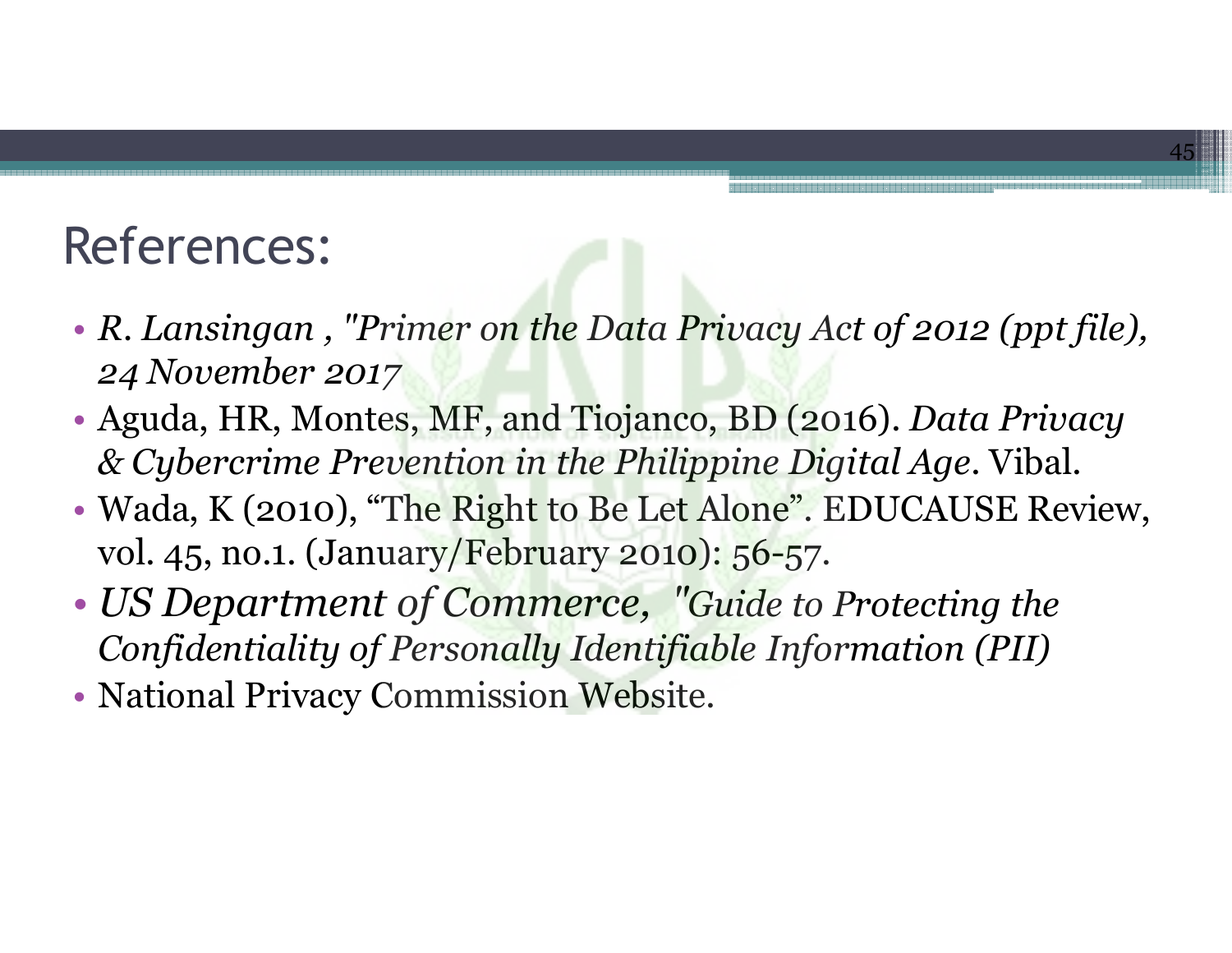### **PART II : WORKSHOP**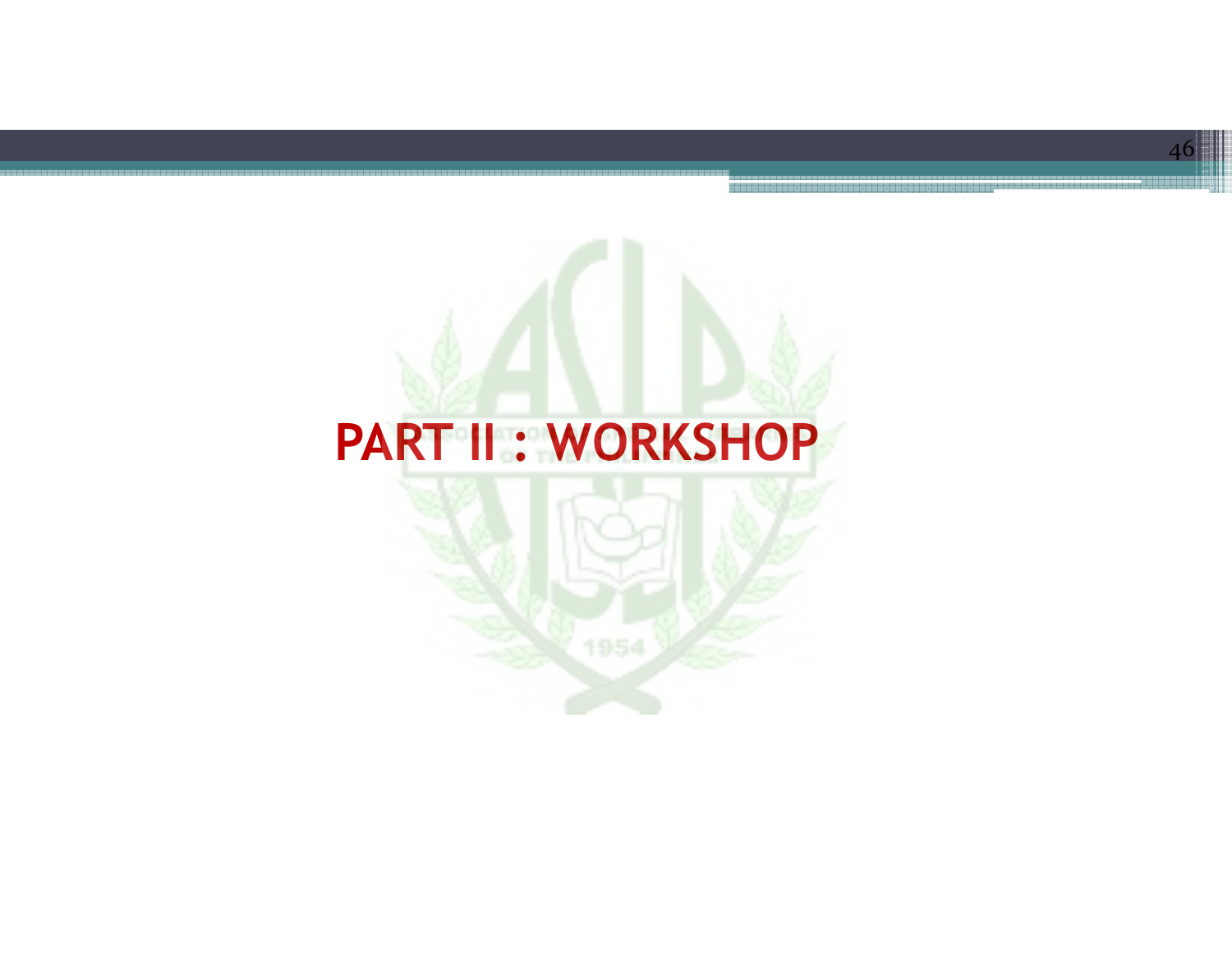### WORKSHOP : CASE STUDY

- Jay teaches Math subjects in a public elementary school.
- One day, he posted on Facebook photos showing that he was drinking<br>hard liquor and smoking cigarettes inside a nightclub, beside him are hard liquor and smoking cigarettes inside a nightclub, beside him are women wearing revealing clothes. In one photo, he was shown touching the breast of one of the women she was with.

- Pedro, Jay's friend on Facebook and co-teacher at the school, reported<br>Jay's photos to the School Principal Jay's photos to the School Principal.
- The following week, Jay took a week leave from work. The School's IT Department conducted a school-wide checking of desktop computers used in the school.
- Three videos were discovered on Jay's computer . Each video shows that he was having sexual intercourse with a woman who is not his wife.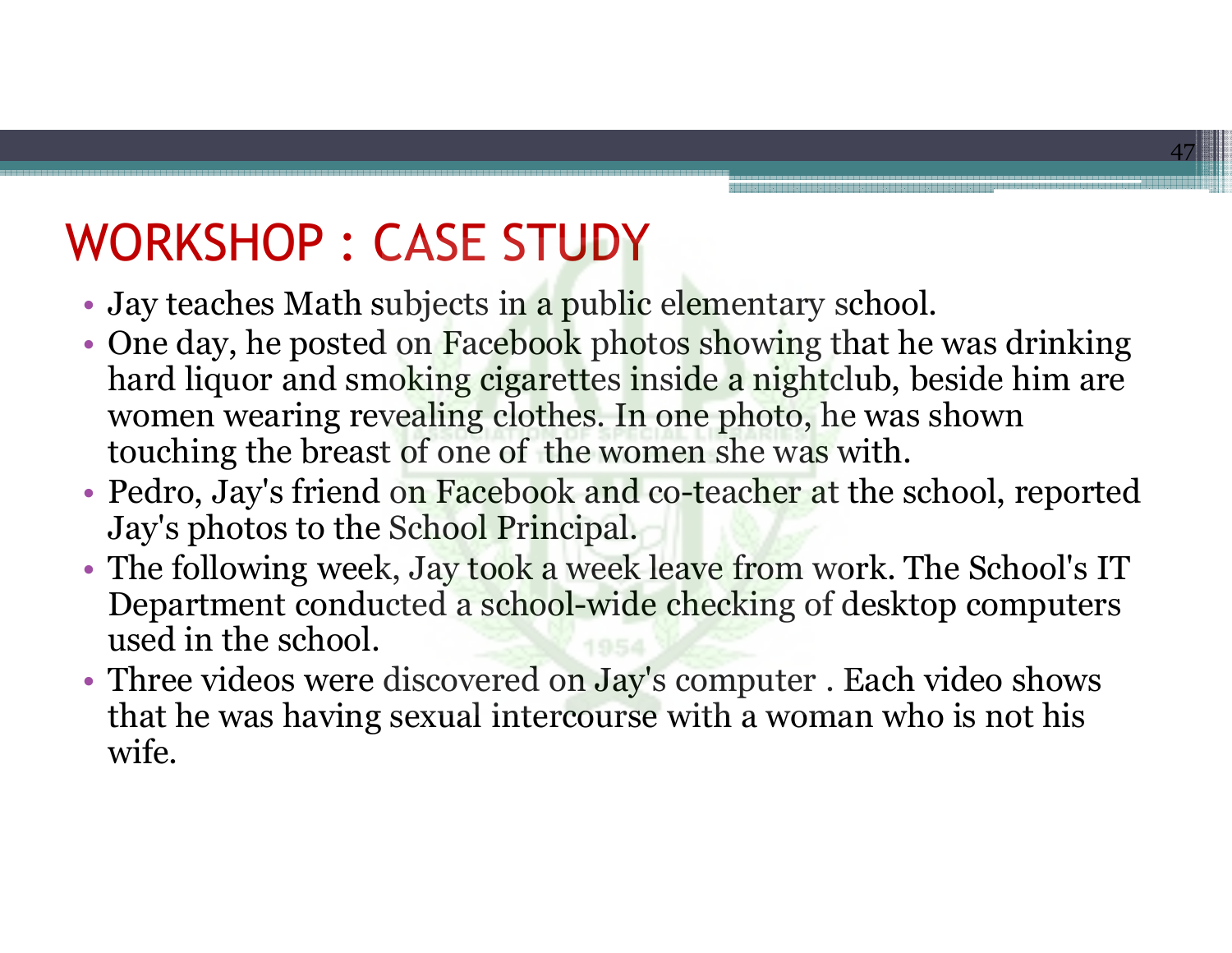### WORKSHOP : CASE STUDY

• After an investigation, the school suspended Jay from work for six months.

- Jay assails the deci<mark>sion of the school to suspe</mark>nd him, contending that his right to privacy was violated, arguing that:
	- 1. The photos that he uploaded on Facebook cannot be used against<br>him since Pedro intruded Jay's privacy by downloading the picture him since Pedro intruded Jay's privacy by downloading the pictures and then showing them to the School principal.
	- 2. The school invaded his privacy when the IT Department opened his desktop computer without his knowledge and consent.